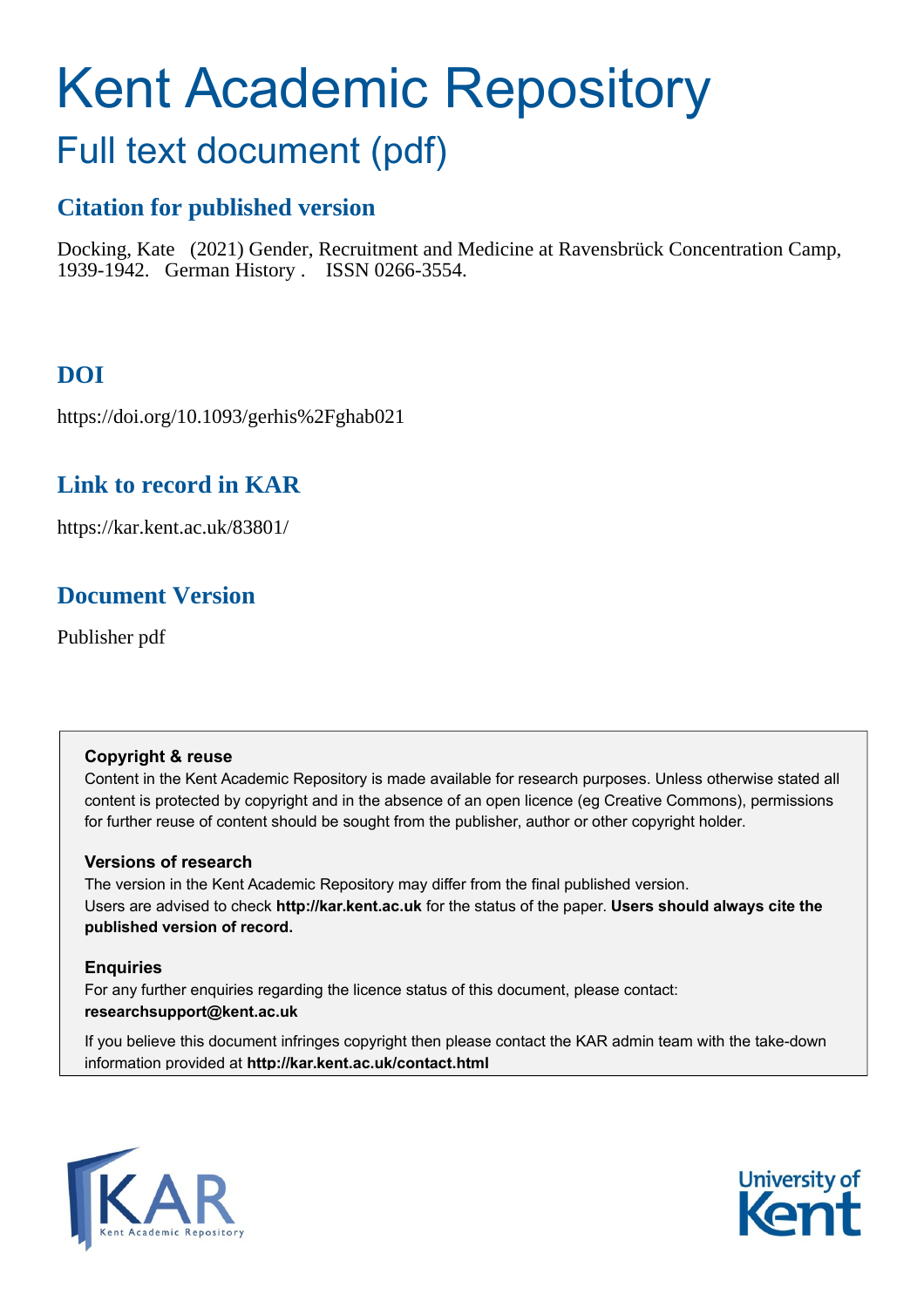### **Gender, Recruitment and Medicine at Ravensbrück Concentration Camp, 1939–1942**

Kate Docking

Gerda Weyand, a medical doctor who hailed from Ludwigshafen, Germany, started work at Ravensbrück concentration camp in September 1939, approximately a year after she finished studying medicine at Würzburg and Heidelberg universities. Weyand, who worked at Ravensbrück for two years and three months, departing in December 1941, was one of only three female doctors employed at Ravensbrück, a camp in the Third Reich designated to intern solely women prisoners.<sup>1</sup> The other two doctors were Herta Oberheuser, who worked there between December 1940 and July 1943, and Erika Jantzen, who arrived in May 1939 and departed in September 1940.<sup>2</sup> Examination of the recruitment of Weyand, Oberheuser and Jantzen to Ravensbrück not only provides an insight into how gender affected the motivations of these women to work there and how gender and medicine intersected in their hiring, but also enables an analysis of the extent to which gendered medical ideals were practised in particular sites of Nazi persecution. For those prisoners who worked in the Ravensbrück camp hospital or suffered as patients there, this space was at the centre of their camp experiences.<sup>3</sup>

In recent years, not only have more nuanced interpretations of female victims of the Holocaust appeared—scholarship on female victims of the genocide no longer simply stresses the role of women as mothers and rescuers and is now varied, detailing, for example, women's experiences of sexual violence—but we also have more rounded

<sup>2</sup>Nuremberg Medical Trial (hereafter NMT), microfiche edition, Examination of Herta Oberheuser by Dr Seidl, 3 Apr. 1947, microfiche number 062. Hessisches Hauptstaatsarchiv (hereafter HHStA), 520/16 Nr. 9391, 'Meldebogen', Erika Jantzen, 7 Oct. 1947, which is a questionnaire that Jantzen filled out as part of her denazification. A brief note on names is in order here as two female doctors married while at Ravensbrück and changed their surnames. In July 1941 Gerda Weyand married Walter Sonntag, the head doctor at the camp (*Standortarzt*), who worked at Ravensbrück between 1939 and 1941, becoming Gerda Sonntag. See an examination of Weyand conducted by criminal police as part of investigations into Ravensbrück staff carried out by the *Zentrale Stelle der Landesjustizverwaltungen zur Aufklärung nationalsozialistischer Verbrechen* in the 1960s and 1970s in West Germany; Bundesarchiv Ludwigsburg (hereafter BArch Ludwigsburg), B162/9806, 'Auf Vorladung erscheint die prakt. Ärztin Gerda Weyand', 4 June 1962. Weyand remarried in the postwar period, becoming Gerda Beyler; see BArch Ludwigsburg, B162/9809, 'Zur Kriminalpolizei Ludwigshafen vorgeladen erscheint die Hausfrau Gerda Beyler, geb. Weyand', 24 May 1974. This article refers to the female doctors by their last names and for this doctor uses 'Weyand', to differentiate her from her wartime husband. Erika Jantzen's maiden name was Erika Koehler, and she went by 'Jantzen' after her marriage in 1940; see HHStA, 520/16, Nr 9391, 'Betr.: Spruchkammerverfahren gegen Frau Dr Jantzen', 8 July 1948. This article refers to her as 'Erika Jantzen', the name used by prisoners and war crimes authorities and by which she referred to herself in documentation.

<sup>3</sup> See, for example, the memoir of Norwegian prisoner and *Revier* worker Sylvia Salvesen, which mostly discusses the camp hospital at Ravensbrück, S. Salvesen, *Forgive—But Do Not Forget* (London, 1956).

This is an Open Access article distributed under the terms of the Creative Commons Attribution License [\(http://](http://creativecommons.org/licenses/by/4.0/) [creativecommons.org/licenses/by/4.0/](http://creativecommons.org/licenses/by/4.0/)), which permits unrestricted reuse, distribution, and reproduction in any medium, provided the original work is properly cited. doi:10.1093/gerhis/ghab021 © The Author(s) 2021. Published by Oxford University Press on behalf of the German History Society.

<sup>1</sup> Landesarchiv Speyer (hereafter LAS), R 18 Nr. 17451, 'Gouvernement Militaire en Allemagne, Fragebogen', 30 Sept. 1949. This source is a questionnaire that Weyand filled out as part of her denazification.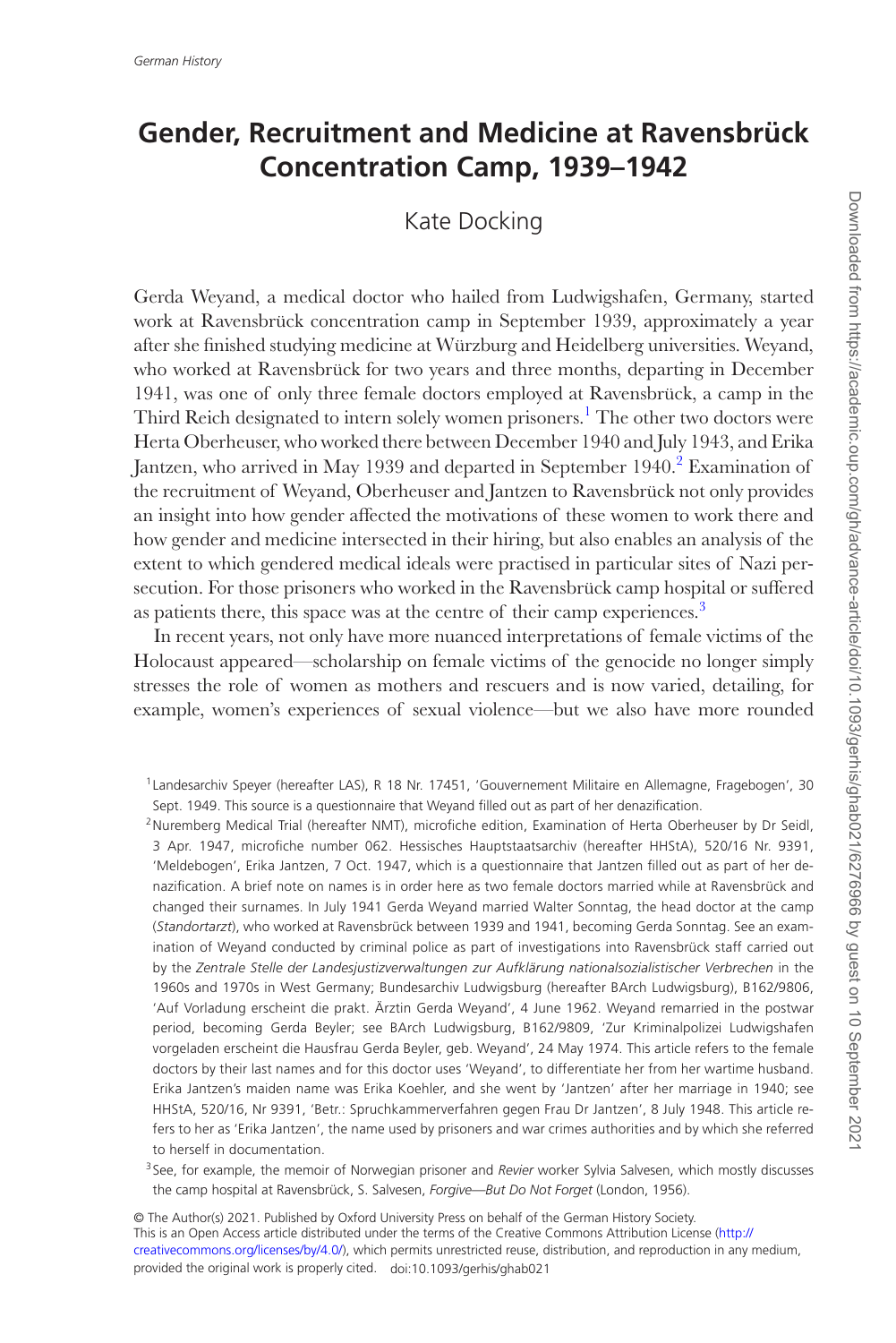interpretations of female perpetrators.4 Since the *Historikerinnenstreit* (dispute between women historians) of the late 1980s, during which Gisela Bock insisted on the status of women as victims of the Nazi regime in contrast to Claudia Koonz's contention that they were perpetrators, a plethora of nuanced studies pertaining to the culpability of particular groups of women in Nazi persecution has emerged.<sup>5</sup> In the context of the young and mostly working-class women who came to work at Majdanek concentration camp as *Aufseherinnen* (female guards, literally 'female overseers'), Elissa Mailänder demonstrated that although these women were subordinate to male SS guards—as women they were not eligible for SS membership—they still perpetrated acts of violence of their own volition.<sup>6</sup> Johannes Schwartz noted that *Aufseherinnen* in Ravensbrück rarely received direct orders but rather orientated themselves to the rules of the camp commandant and 'sporadically received' oral instructions, which they often adapted and modified in order to inflict violence on prisoners.7 Mailänder and Schwartz emphasized the importance of gender in relation to the everyday experiences of *Aufseherinnen*. Schwartz concluded that *Aufseherinnen* flexibly adapted their 'gender practices' to their professional tasks. While some ignored contemporary promulgations of femininity, choosing to pursue their careers rather than conform to the Nazi ideal of motherhood, others instrumentalized sexist and traditional gender images to their advantage, utilizing their femininity to attract SS men in order to fulfil their own goals.<sup>8</sup> In elucidating the connections between gender and violence in Majdanek, Mailänder noted that

<sup>4</sup> Studies on gender and the Holocaust faced a scholarly backlash amid concerns that focusing on the experiences of women would overlook the importance of anti-Semitism and trivialize or minimize the genocide. See, for example, L. Langer, 'Gendered Suffering?': Women in Holocaust Testimonies', in D. Ofer and L. J. Weitzman (eds), *Women in the Holocaust* (New Haven, 1998), pp. 351–64. Some of this earlier work adopted an essentialist standpoint, claiming that women survived the camps as they were naturally more caring and thus better at supporting each other than men. See J. M. Ringelheim, 'The Unethical and the Unspeakable: Women and the Holocaust', *Simon Wiesenthal Centre Annual*, 1 (1984), p. 69. Zoë Waxman has produced a nuanced and wide-ranging study that emphasizes the plurality of women's experiences during the Holocaust, rather than universalizing experiences; see Z. Waxman, *Women in the Holocaust: A Feminist History* (New York, 2017). For recent work on gender and the Holocaust that has moved to analyse taboo topics, see J.-A. Owusu, 'A Cruel Period', *History Today*, 69, 5 (2019), pp. 52–61. See also the work of Anna Hájková on sexuality during the Holocaust. A special issue of this journal edited by Hájková will deal with this theme; see A. Hájková, 'Introduction: Sexuality, Holocaust, Stigma', *German History*, 9 June 2020, (2020), *<https://doi.org/10.1093/gerhis/ghaa033>*, and the articles for that issue. For a comparative survey of gender and genocide, see A. E. Randall (ed.), *Gender and Genocide in the Twentieth Century* (London, 2015).

<sup>5</sup> See, for example, R. Century, *Female Administrators of the Third Reich* (Basingstoke, 2017) and E. Harvey, *Women in the Nazi East: Agents and Witnesses of Germanization* (Newhaven, 2003). See also V. Joshi, *Gender and Power in the Third Reich: Female Denouncers and the Gestapo, 1933–45* (Basingstoke, 2003).

<sup>6</sup> E. Mailänder, *Female SS Guards and Workaday Violence*: *The Majdanek Concentration Camp, 1942–1944*, trans. P. Szobar (East Lansing, 2015), p. 3.

- 7All translations from German are my own unless stated otherwise. J. Schwartz, '*Weibliche Angelegenheiten*'*: Handlungsräume von KZ-Aufseherinnen in Ravensbrück und Neubrandenburg* (Hamburg, 2018), p. 349. Gudrun Schwarz was one of the first scholars to write about *Aufseherinnen*, and there is now a plethora of studies on these women. See G. Schwarz, 'Frauen in Konzentrationslagern—Täterinnen und Zuschauerinnen', in U. Herbert, K. Orth and C. Dieckmann (eds), *Die nationalsozialistischen Konzentrationslager* (Frankfurt/Main, 2002), vol. 2, pp. 800–22. See also S. Erpel (ed.), *Im Gefolge der SS: Aufseherinnen des Frauen-KZ Ravensbrück* (Berlin, 2007) and T. Fotini, *Zwischen Karrierismus und Widerspenstigkeit: SS-Aufseherinnen im KZ-Alltag* (Bielefeld, 2011).
- <sup>8</sup> Schwartz, '*Weibliche Angelegenheiten*', p. 365. Schwartz's approach is reminiscent of Judith Butler's argument that gender is 'performed', manufactured through a sustained set of acts. See J. Butler, *Gender Trouble: Feminism and the Subversion of Identity* (London, 2006), p. vxi.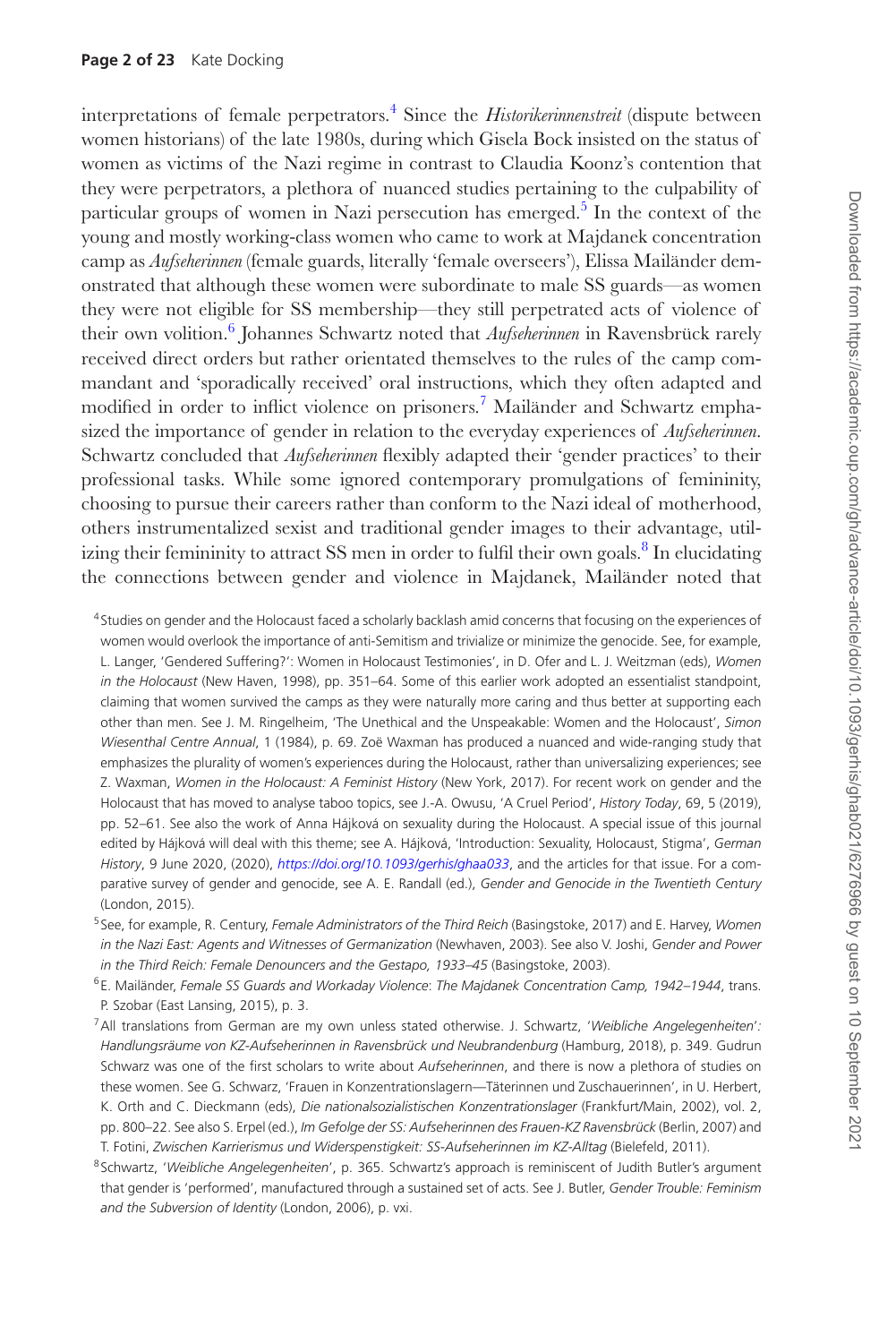*Aufseherinnen* hit prisoners to impress male colleagues.9 While *Aufseherinnen* acquired scope for action in a male-dominated hierarchy, Mailänder and Schwartz emphasize that their gender influenced many facets of their work experiences.

Jane Caplan has argued that the experiences of both inmates and guards in the concentration camps could be 'shaped by gender', as studies of prisoners and *Aufseherinnen* at Ravensbrück confirm.<sup>10</sup> Yet the impact of gender on aspects of the experiences of female doctors at Ravensbrück—for example, their relationships with male doctors, their day-to-day roles and, indeed, their recruitment to the camp—has yet to be fully explored. The sparse work on these women has focused on Herta Oberheuser's participation in human experiments at Ravensbrück.<sup>11</sup> Silvija Kav**čič** noted that Oberheuser was 'no "small", intimidated woman who had been forced to take part in the medical experiments but was a woman orientated towards her professional advancement and took advantage of the opportunities of the time'.<sup>12</sup> However, how Oberheuser (and also the two other female doctors) came to work at Ravensbrück—in particular their motivations and the gendered perspective of their recruiters—has not been explored. By establishing their paths to employment at the camp, we can better understand how they came to be involved in medical atrocities.

While this article is the first detailed discussion of these three Ravensbrück doctors together, studies have begun to explore gender and medicine in Nazi Germany more

<sup>9</sup>Mailänder, *Female SS Guards*, p. 246.

<sup>10</sup> J. Caplan, 'Gender and the Concentration Camps', in J. Caplan and N. Wachsmann (eds), *Concentration Camps in Nazi Germany: The New Histories* (Oxford, 2010), pp. 82–108, here p. 82. Rochelle Saidel noted the genderspecific experiences of Jewish prisoners in Ravensbrück, drawing on the cessation of menstruation and the parading of naked women. See R. G. Saidel, *The Jewish Women of Ravensbrück Concentration Camp* (Madison, WI, 2006), p. 22.

<sup>11</sup> For studies on male concentration camp doctors, see T. Bastian, *Furchtbare Ärzte: Medizinische Verbrechen im Dritten Reich* (Munich, 2001). Some studies have focused on the Ravensbrück male doctors; see K. Stoll, 'Walter Sonntag—ein SS-Arzt vor Gericht', *Zeitschrift für Gesichtswissenschaft*, 50, 10 (2002), pp. 918–30. For studies of doctors in Nazi Germany more generally, situated in the broader context of Nazi medicine, see M. Kater, 'Die soziale Lage der Ärzte im NS-Staat', in A. Ebbinghaus and K Dörner (eds), *Vernichten und Heilen: der Nürnberger Ärzteprozeß und seine Folgen* (Berlin, 2001), pp. 51–68, and M. Kater, *Doctors under Hitler* (Chapel Hill, 1989). See also R. J. Lifton, *The Nazi Doctors: Medical Killing and the Psychology of Genocide* (New York, 2000). Jantzen and Weyand, the other Ravensbrück female doctors, have been discussed only in short biographies. See Silke Schäfer's unpublished dissertation, 'Zum Selbstverständnis von Frauen im Konzentrationslager: das Lager Ravensbrück' (PhD thesis, Fakultät I Geisteswissenschaften der Technischen Universität Berlin, 2002). See also C. Wickert, 'Die Abteilung "Lagerarzt" im KZ-Ravensbrück', in R. Saavedra Santis and C. Wickert (eds), '*... unmöglich, diesen Schrecken aufzuhalten': die medizinische Versorgung durch Häftlinge im Frauen-KZ Ravensbrück* (Berlin, 2017), pp. 54, 56. For scholarship on the Ravensbrück nurses see S. Benedict, 'The Nadir of Nursing: Nurse-perpetrators of the Ravensbrück Concentration Camp', *Nursing History Review*, 11 (2003), pp. 129–46, and P. Betzien, *Krankenschwestern im System der nationalsozialistischen Konzentrationslager: Selbstverständnis, Berufsethos und Dienst an den Patienten im Häftlingsrevier und SS-Lazarett* (Frankfurt/Main, 2018), which includes a section about the Ravensbrück nurses and is by far the most comprehensive study of nurses in concentration camps. For key studies on nurses in Nazi Germany more generally see H. Steppe (ed.), *Krankenpflege im Nationalsozialismus* (Frankfurt/Main, 2001) and B. R. McFarland-Icke, *Nurses in Nazi Germany: Moral Choice in History* (Princeton, 1999). See also S. Benedict and L. Shields (eds), *Nurses and Midwives in Nazi Germany: The 'Euthanasia' Programs* (London, 2014).

<sup>12</sup> S. Kavčič, 'Dr. Herta Oberheuser', in V. Schubert-Lenshardt and S. Korch (eds), *Frauen als Täterinnen und Mittäterinnen im Nationalsozialismus* (Halle, 2006), pp. 99–115, here p. 113. For other work on Oberheuser, see A. Ebbinghaus, *Opfer und Täterinnen: Frauenbiographien des Nationalsozialismus* (Nördlingen, 1987), p. 31, and C. Taake, *Angeklagt: SS-Frauen vor Gericht* (Oldenburg, 1973), p. 11.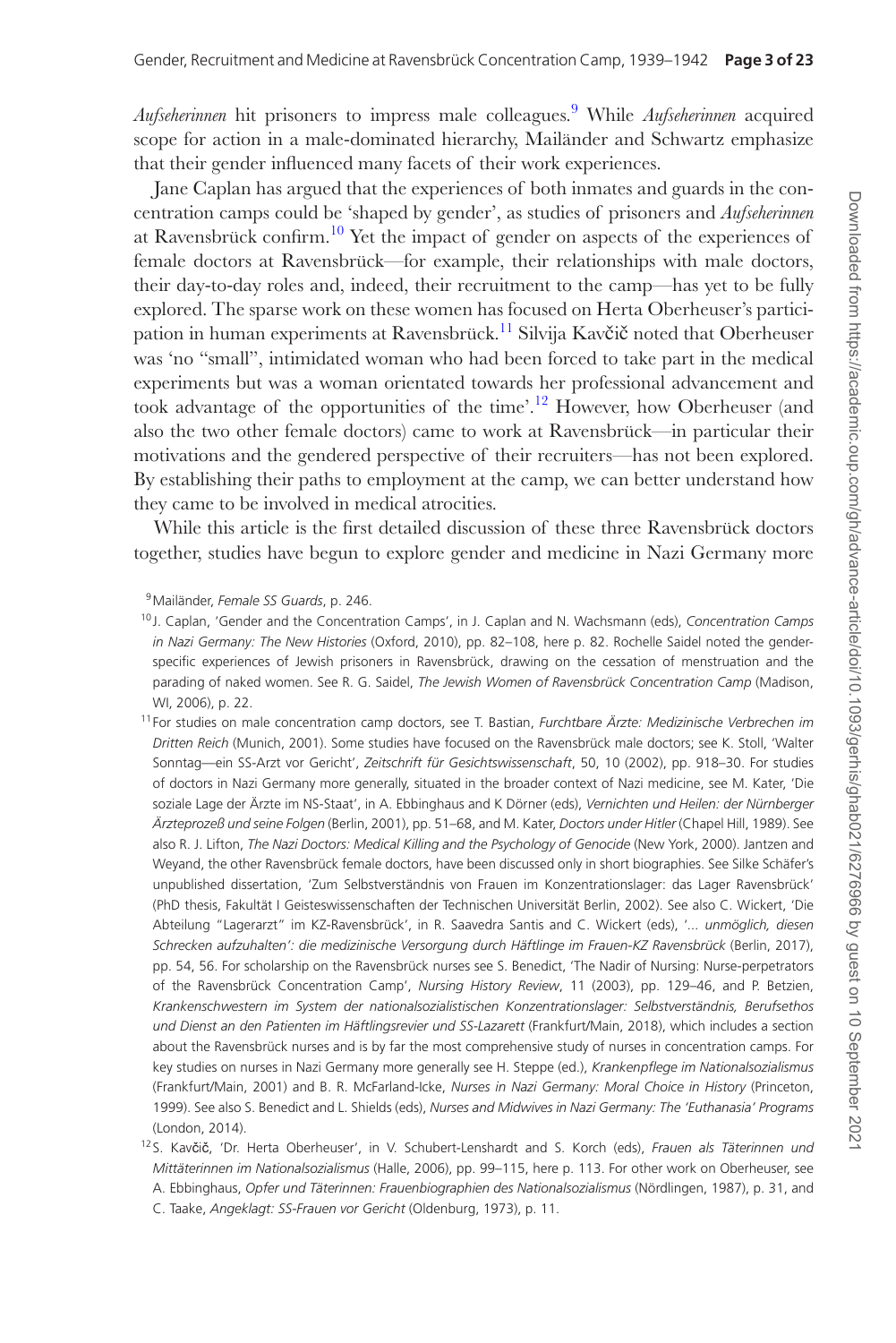generally and scholarship on medicine in the Third Reich is plentiful. Generally in line with the German medical profession's official acknowledgement in 1989 of doctors' involvement in medical atrocities during the Nazi regime, literature has shed light on the sterilization, 'euthanasia' and human experiments to which people deemed racially or socially inferior, for example, Jews, 'asocials', Roma and Sinti, and disabled people were subjected.<sup>13</sup> Studies have also explored the Nazi fight against cancer and antismoking public health campaigns, outlining that these policies stemmed from the desire to create a true *Volksgemeinschaft* (people's community) composed exclusively of 'racially pure' and healthy Germans.<sup>14</sup> Melissa Kravetz's work has shed the most light on the experiences of female doctors during the Weimar Republic and Nazi Germany. Kravetz outlined how women crafted spaces for themselves in the male-dominated realm of medicine by stressing that the motherly, caring and intuitive qualities they possessed rendered them ideally suited to treating female patients and practising in 'womanly' areas of medicine. By drawing upon existing gendered ideals, female doctors advanced their careers, often specializing in gynaecology and children's medicine and working in venereal disease counselling centres. Men also suffered from sexually transmitted diseases, but they were commonly classed as feminine ailments in line with the traditional labelling of female sex workers as disease carriers.<sup>15</sup> Kravetz stated that during the Weimar Republic 'these "feminine activities of women doctors" appeared attractive to city authorities', who aimed to have solely women physicians in venereal disease care positions. This gendered assignment of roles was also the case during the Nazi regime. While the League of German Women Doctors (*Bund Deutscher Ärztinnen*) prioritized the population's collective wellbeing over individual healthcare, the types of jobs female doctors performed did not change, even if the focus of the work shifted to embody ideals of the *Volksgemeinschaft.* Female doctors also worked with the League of German Girls (*Bund Deutscher Mädel*, BDM) and worked in breast-milk collection clinics, where

 $13$  Initial attempts to shed light on the culpability of the German medical profession in Nazi atrocities were met with hostility. Alexander Mitscherlich and Fred Mielke were sued by Ferdinand Sauerbach and Wolfgang Heubner for publishing trial documents in a report entitled *Das Diktat der Menschenverachtung*, produced in 1947, which charged them with participating in a conference about the sulphonamide experiments which took place at Ravensbrück. Their work was translated into English and published in 1949 with the title *Doctors of Infamy: The Story of Nazi Medical Crimes* (New York, 1947). For more on this subject, see C. Pross, 'Nazi Doctors, German Medicine, and Historical Truth', in G. J. Annas and M. A. Grodin (eds), *The Nazi Doctors and the Nuremberg Code: Human Rights in Human Experimentation* (New York, 1992), pp. 32–53, here pp. 40, 42, 45. A study by Gerhard Baader was one of the earliest to explore Nazi medicine: G. Baader, *Medizin und Nationalsozialismus: tabuisierte Vergangenheit—ungebrochene Tradition?* (Munich, 1980). See also J. J. Michalczyk, *Medicine, Ethics and the Third Reich: Historical and Contemporary Issues* (Kansas City, 1994); R. Proctor, *Medical Killing in the Nazi Era* (New York, 1986); R. N. Proctor, *Racial Hygiene: Medicine under the Nazis* (Cambridge, 1988); and G. C. Cocks, *The State of Health: Illness in Nazi Germany* (Oxford, 2012). For sterilization see G. Bock, *Zwangssterilisation im Nationalsozialismus: Studien zur Rassenpolitik und Geschlechterpolitik* (Opladen, 1986). For literature on the 'euthanasia' programme specifically, see M. Burleigh, *Ethics and Extermination: Reflections on Nazi Genocide* (Cambridge, 1997) and E. Klee, 'Die Ermordung der Unproduktiven', in H. Volkmann (ed.), *Ende des Dritten Reiches, Ende des Zweiten Weltkriegs: eine perspektivische Rückschau* (Munich, 1995), pp. 343–68.

<sup>14</sup> See R. N. Proctor, *The Nazi War on Cancer* (Princeton, 1999) and R. N. Proctor, 'The Anti-tobacco Campaign of the Nazis: A Little known Aspect of Public Health in Germany, 1933–1945', *British Medical Journal*, 313, 7070 (1996), pp. 1450–3.

<sup>15</sup>M. Kravetz, *Women Doctors in Weimar and Nazi Germany: Maternalism, Eugenics and Professional Identity* (Toronto, 2019), pp. 4, 96.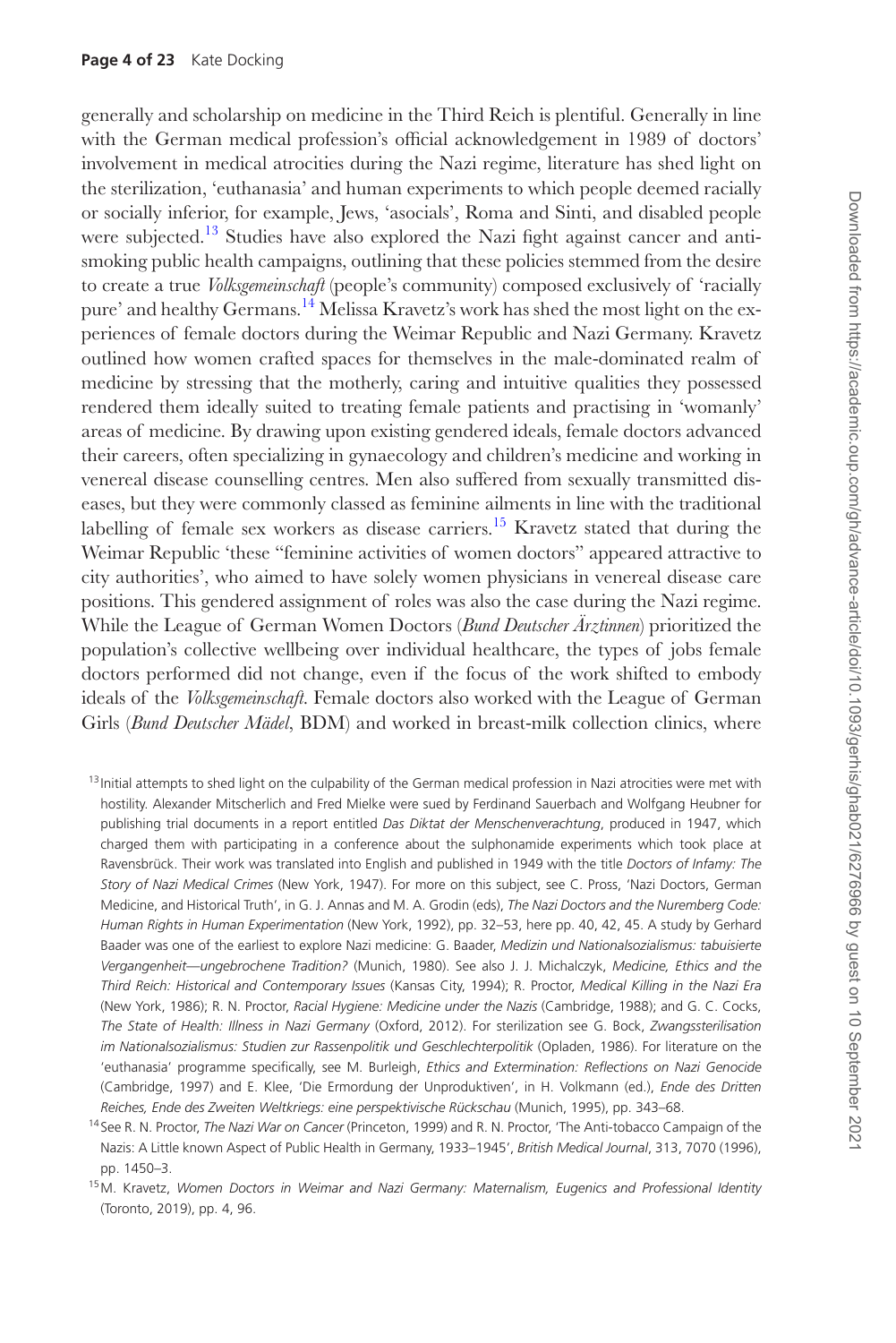they gathered surplus breast milk from mothers and supplied it to sick infants.<sup>16</sup> Female doctors promoted eugenics, although not as strongly as they encouraged maternalism.<sup>17</sup>

The pervasive contemporary gendered medical belief, elucidated by Kravetz, that women should treat female patients suffering from 'womanly' diseases and work in female medical spaces is highly relevant in the context of the Ravensbrück concentration camp hospital, where female doctors were employed to treat women suffering from venereal diseases. Christopher Dillon has explored recent approaches to the Holocaust which, as he notes, seek to 'reconcile cultural representations of masculinity with the social practices of gender'.<sup>18</sup> In a similar vein, this article aims to discern how the aforementioned gendered medical belief intersected with the paths of female doctors to Ravensbrück and how it played out in the distinct setting of the Ravensbrück *Revier* (short for *Krankenrevier*, the term used by prisoners and staff to refer to the hospital). Casting light on gender and medicine in a concentration camp furthers the work of Kravetz, who focused largely on the significance of gendered medical ideals in schools, breast-milk collection centres and marriage counselling centres. Kravetz notes that 'these medical spaces offered them [female doctors] the opportunity to showcase their expertise in women's and children's health and their personal experiences as women and mothers'.<sup>19</sup> However, in the specific and extreme context of Ravensbrück, gendered medical ideals were increasingly no longer upheld and were actively violated.

This article also brings a new perspective to the *Revier's* history and to Ravensbrück more broadly, by demonstrating that while gender was initially significant in this space, it became less so as Nazi policies of persecution took precedence. Important analyses of the *Revier* outline the varying types of medical malpractice which took place in this space; the contributions of Bernhard Strebel, Petra Betzien, Christl Wickert and Ramona Saavedra Santis are examples.20 However, studies have not considered the roles of the female doctors in relation to gender beyond Oberheuser's participation

<sup>16</sup> *Ibid.*, pp. 6, 109, 175. Kravetz's work has built on other studies of female doctors in Nazi Germany, which have also outlined these women's alignment with Nazi policies of persecution. The League of German Women Doctors, for example, excluded Jewish female doctors from membership. See S. Schleiermacher, *'*Rassenhygienische Mission und berufliche Diskriminierung', in U. Lindner and M. Niehuss (eds), *Ärztinnen—Patientinnen: Frauen im deutschen und britischen Gesundheitswesen des 20. Jahrhunderts* (Cologne, 2002), pp. 126–34. See also C. Eckelmann, *Ärztinnen in der Weimarer Zeit und im Nationalsozialismus: eine Untersuchung über den Bund Deutscher Ärztinnen* (Wermelskirchen, 1992) and A. Grossmann, 'German Women Doctors from Berlin to New York: Maternity and Modernity in Weimar and in Exile', *Feminist Studies*, 19 (1993), pp. 65–88. Michael Kater included a chapter (pp. 89–111) on female doctors in *Doctors under Hitler*.

<sup>17</sup>Kravetz, *Women Doctors*, p. 10.

<sup>18</sup>C. Dillon, 'Commentary: Masculinity and the Racial State', *Central European History*, 51, 3 (2018), pp. 513–22, here p. 521. For important recent studies on masculinities and the Holocaust, see Björn Krondorfer and Ovidiu Creangă's edited collection entitled *The Holocaust and Masculinities: Critical Inquiries into the Presence and Absence of Men* (Albany, 2020), which 'aims to make visible experiences that pertain to the gendered character of male agency' (p. 1). See also *Central European History*, 51, 3, a special issue dedicated to the Holocaust and masculinities produced in 2018. See also T. Kühne, *The Rise and Fall of Comradeship: Hitler's Soldiers, Male Bonding and Mass Violence in the Twentieth Century* (Cambridge, 2017) and C. Dillon, *Dachau and the SS: A Schooling in Violence* (Oxford, 2015).

<sup>19</sup>Kravetz, *Women Doctors*, p. 221.

<sup>20</sup> See B. Strebel, *Das KZ-Ravensbrück*: *Geschichte eines Lagerkomplexes* (Paderborn, 2003), pp. 242–69; Betzien, *Krankenschwestern*, pp. 155–263; Saavedra Santis and Wickert, *'... unmöglich'.*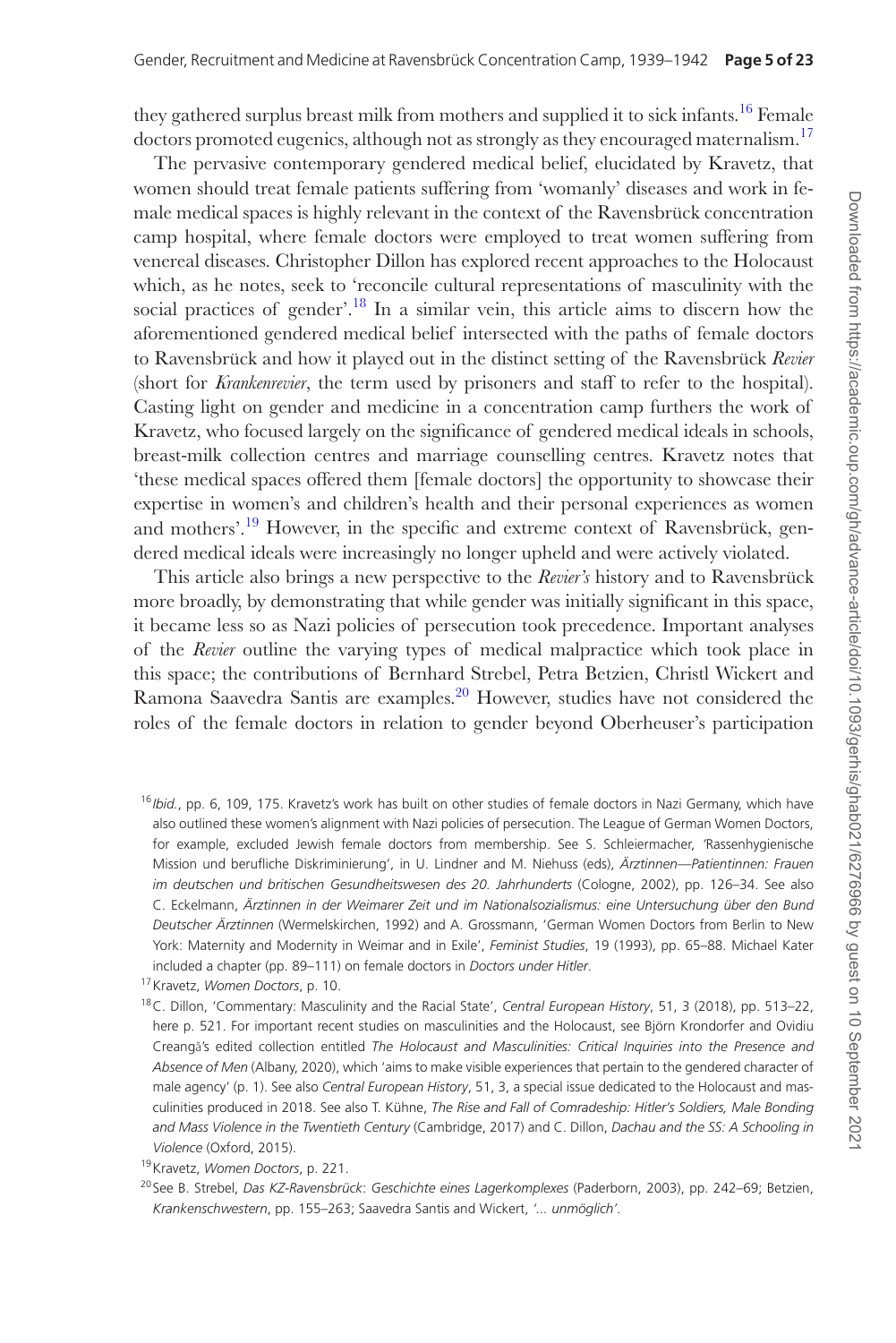in the human experiments.<sup>21</sup> Ultimately, we cannot fully understand the descent into medical malpractice in the *Revier*—including the types of medical atrocities enacted, who was subjected to them and who perpetrated them—without a detailed gendered analysis that incorporates the female doctors.

Hitherto untapped contemporary documentation pertaining to Oberheuser's specialization in skin and venereal diseases and her career at Ravensbrück, located at the Brandenburgisches Landeshauptarchiv, and postwar statements given by Jantzen and Weyand in the context of their denazification proceedings, stored at the Landesarchiv in Speyer and at the Hessisches Hauptstaatsarchiv, have been drawn upon for this article, alongside court testimony. Oberheuser was a defendant in the Nuremberg Medical Trial, which took place between December 1946 and August 1947 and was conducted by United States military authorities.<sup>22</sup> Documentation relating to this trial will also be used, in addition to interrogations of witnesses and defendants and depositions produced as part of the Ravensbrück concentration camp trials, which occurred from December 1947 to July 1948.<sup>23</sup>

Trial material carries certain well-documented caveats for the historian. Christopher Browning and, more recently, Mary Fulbrook drew on the possibility of defendants lying since they feared the judicial consequences of telling the truth.<sup>24</sup> Anna Hájková has noted that male witnesses were often deemed to produce more reliable testimony than women.25 Indeed, entrenched gendered prejudices prevented war crimes investigators from taking the testimony of female survivors fully into account during the Ravensbrück trials. B. Silley of the British War Crimes Investigation Unit reported, 'In all, the investigators have attempted to allow for the histrionic exaggerations to be expected from the female sex', echoing stereotypes of women as prone to embellishing.<sup>26</sup> These prejudices might have affected what those investigating war crimes recorded

- <sup>23</sup> For more detail about these trials, see H. Elling and U. Krause-Schmitt, 'Die Ravensbrück-Prozesse vor den britischen Militärgerichten in Hamburg', *Informationen. Studienkreis Deutscher Widerstand*, 35, 17 (1992), pp. 13–29, and S. Erpel, 'Die britischen Ravensbrück-Prozesse 1946–1948', in Erpel, *Im Gefolge der SS*, pp. 114–29.
- <sup>24</sup>C. Browning, 'German Memory, Judicial Interrogation, and Historical Reconstruction', in S. Friedländer (ed.), *Probing the Limits of Representation* (Cambridge, 1992), pp. 22–37, here p. 29. M. Fulbrook, *Reckonings* (Oxford, 2018), p. 8. For further discussions of methodology for the historian in using trial material, see R. J. Evans, 'History, Memory and the Law: The Historian as Expert Witness', *History and Theory*, 3 (2002), pp. 326–45, and A. Hájková, 'What Kind of Narrative is Legal Testimony? Terezín Witnesses before Czechoslovak, Austrian, and German Courts', in N. J. W. Goda (ed.), *Rethinking Holocaust Justice* (Oxford, 2019), pp. 71–99.

<sup>26</sup> The National Archives, London (hereafter TNA), WO 235/316, 'Interim Report by War Crimes Investigation Unit, BAOR, on Ravensbrück concentration camp', undated.

<sup>21</sup>Wickert and Saavedra Santis aim to produce a 'gender-specific' analysis of the Ravensbrück *Revier*, but they focus only on women prisoners rather on than the male and female medical staff. See C. Wickert, 'KZ-Krankenreviere', in Saavedra Santis and Wickert, *'... unmöglich'*, pp. 15–29, here p. 25.

<sup>22</sup> For more on the Nuremberg Medical Trial, see, for example, U. Schmidt, *Justice at Nuremberg: Leo Alexander and the Nazi Doctors' Trial* (Basingstoke, 2004). At Nuremberg, Oberheuser was sentenced to twenty years in prison, but she was released in 1952, having served only four years of her sentence. Jantzen and Weyand were never subjected to postwar trials but underwent denazification. See Jantzen's file at the Hessisches Hauptstaatsarchiv (520/16, Nr 9391) and Weyand's (R 18 Nr. 17451) at the Rheinland-Pfalz Landesarchiv for more information about their denazification.

<sup>&</sup>lt;sup>25</sup>A. Hájková, E. Mailänder, D. Bergen, P. Farges and A. Grossmann, 'Forum: Holocaust and the History of Gender and Sexuality', *German History*, 36, 1 (2018), pp. 78–100, here p. 85.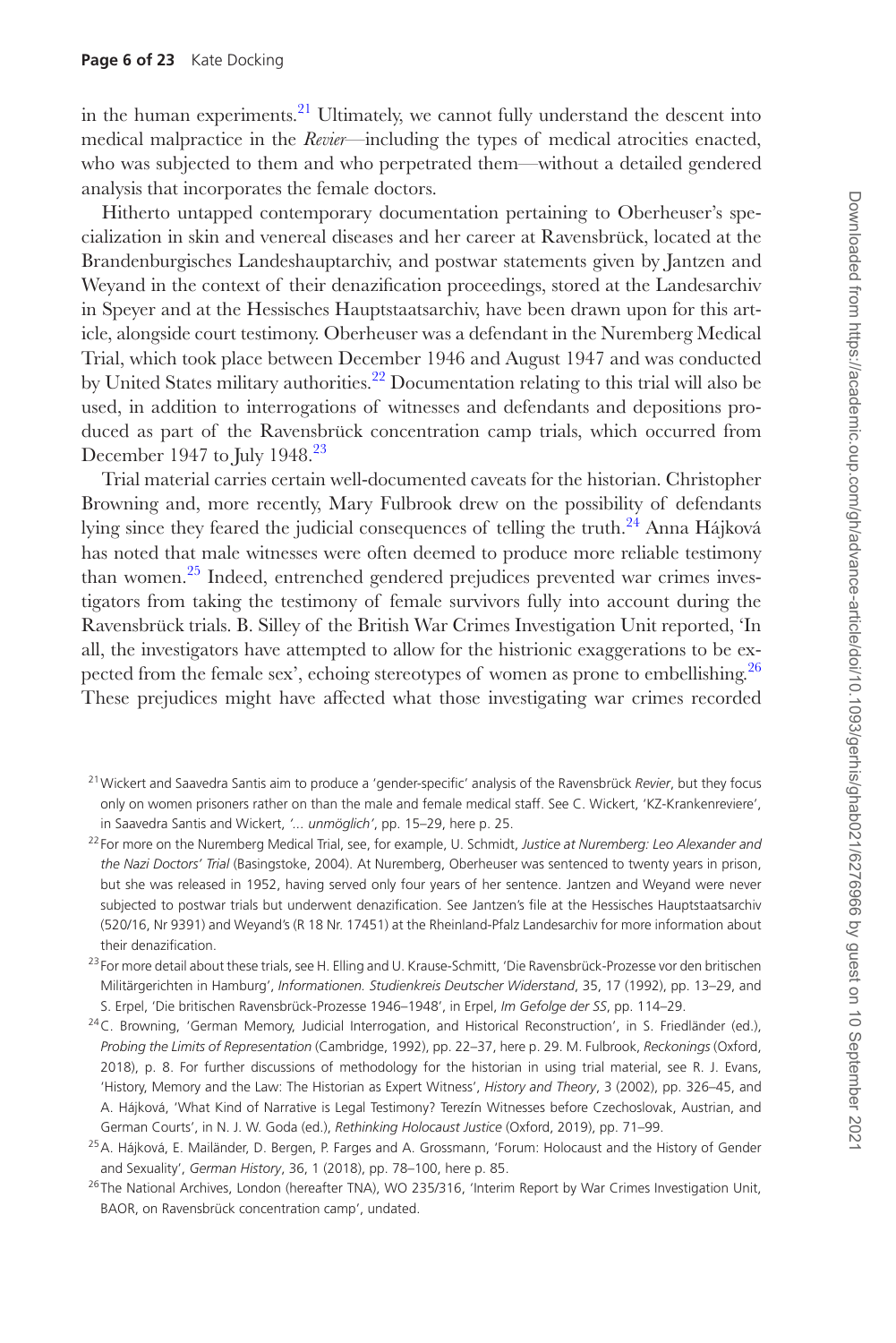from witness testimony and thus the scope of the court's evidence, limiting the material available to the historian too.

However, if we utilize Christopher Browning's method for reading perpetrator legal testimony, which involves checking whether statements were made simply for self-interest, assessing the vividness of memories recalled and analysing possibility and probability, legal sources can profitably tell us about the backgrounds, motivations and daily jobs of female doctors at Ravensbrück, and how gender intersected with these themes.<sup>27</sup> Annette Kretzer and Ljilijana Heise used documents from the Ravensbrück trials to detail the gendered representation of perpetrators, while Johannes Schwartz drew on this material to explore the actions of the Ravensbrück *Aufseherinnen*. 28 This article furthers such work by providing an insight into how trial documents might be fruitfully utilized to shed light on gender and medicine in the Ravensbrück *Revier.* The article will first describe Ravensbrück concentration camp and the camp hospital, before turning to examine the motivations of female doctors to work there and why they were hired. It will then explore the work performed by female doctors in the *Revier*, outlining how, and the extent to which, gender and medicine intersected in this site of increasing atrocity.

#### I. Ravensbrück Concentration Camp and the Camp Hospital

Ravensbrück was opened as a concentration camp for women in May 1939. The first prisoners were 867 women transferred directly from Lichtenburg women's concentration camp, which had closed because of overcrowding.<sup>29</sup> Ravensbrück was situated by the town of Fürstenberg, some fifty miles from Berlin.<sup>30</sup> Approximately 123,000 women had been interned in the camp by the time of its liberation in 1945, and around  $10,000$  female inmates died there by shooting, gassing, poisoning, and starvation.<sup>31</sup> The

<sup>29</sup> J. G. Morrison, *Ravensbrück: Everyday Life in a Women's Concentration Camp* (Princeton, 2000), p. 14. There is now a plethora of literature on many aspects of Ravensbrück. See, for example, S. Helm, *If This Is a Woman: Inside Ravensbrück, Hitler's Concentration Camp* (London, 2015). For more rigorous studies that were produced earlier than Helm's work but retain a great deal of value, see Strebel, *Das KZ Ravensbrück*, and A. Bessmann and I. Eschebach (eds), *Das Frauen-Konzentrationslager Ravensbrück: Geschichte und Erinnerung* (Berlin, 2013). For work on particular 'groups' of prisoners at Ravensbrück, see, for example, S. Arend and I. Eschebach (eds), *Ravensbrück 1939–1945: christliche Frauen im Konzentrationslager* (Berlin, 2018). For a case study for the forced labour prisoners at Siemens, the firm directly next to Ravensbrück, see Internationaler Freundeskreis e.V. für die Mahn- und Gedenkstätte Ravensbrück (ed.), *Zwangsarbeit für Siemens im Frauenkonzentrationslager Ravensbrück* (Berlin, 2017). For information about children at Ravensbrück, see W. Hiemesch, *Kinder im Konzentrationslager Ravensbrück* (Cologne, 2017). For a collection on homophobia in Ravensbrück and other camps, see I. Eschebach (ed.), *Homophobie und Devianz* (Berlin, 2012).

<sup>27</sup>C. Browning, *Collected Memories: Holocaust History and Postwar Testimony* (Madison, WI, 2003), p. 11.

<sup>28</sup> See A. Kretzer, *NS-Täterschaft und Geschlecht—der erste britische Ravensbrück-Prozess 1946/47* (Berlin, 2009) and L. Heise, *KZ-Aufseherinnen vor Gericht: Greta Bösel—'Another of those Brutal Types of Women'?* (Frankfurt/Main, 2009). See also Schwartz, '*Weibliche Angelegenheiten*'.

<sup>30</sup>G. E. Schafft and G. Zeidler, *Die KZ-Mahn- und Gedenkstätten in Deutschland* (Berlin, 1996), p. 219. For an insight into how Ravensbrück has been remembered in the neighbouring town of Fürstenberg, see A. Leo, '*Das ist so'n zweischneidiges Schwert hier unser KZ*'—*das Frauen-KZ Ravensbrück im Gedächtnis der Fürstenberger Bürger* (Berlin, 2007).

<sup>31</sup> Schwartz, 'Weibliche Angelegenheiten', p. 61.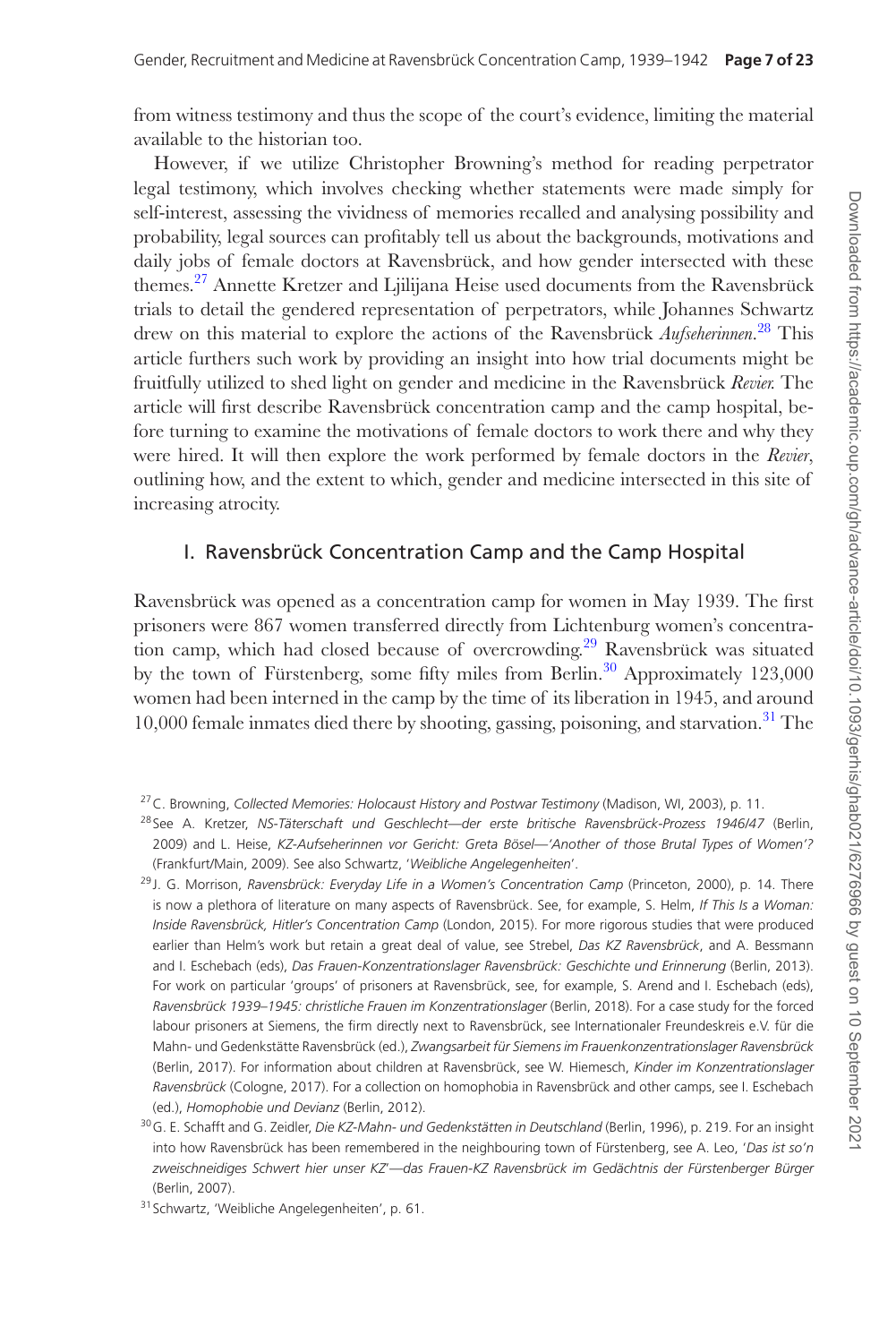women interned during the camp's early years were primarily classed as political and social enemies of the Nazi regime, for example, as communists and 'asocials'.<sup>32</sup> The Nazi category of 'asocial' encompassed women who undertook sex work, homeless women, criminals and women who engaged in same-sex relations. Roma and Sinti 'gypsies' and, increasingly, Jewish women were also prisoners in Ravensbrück, although they were fewer in number.<sup>33</sup>

Ravensbrück was part of the more co-ordinated concentration camps that replaced the sporadically constructed and improvised institutions of the early 1930s. The camps came under the jurisdiction of the Concentration Camps Inspectorate (*Inspektion der Konzentrationslager*, IKL).<sup>34</sup> In 1942, the IKL was absorbed into the SS Economic and Administrative Main Office (*SS Wirtschafts und Verwaltungshauptamt*, WVHA).35 The camps had several overlapping functions. Initially they were spaces of political detention with the aim of intimidation; after 1939 and the outbreak of war they became places where inmates were forced to perform hard work to aid economic growth and after 1942 the goal was both to use inmates for forced work and to exterminate them.<sup>36</sup> While the development of Ravensbrück followed these general lines, it differed from other camps in its early years. Murder was occasional, food sufficient and working conditions better than at many of the men's camps.<sup>37</sup> As the war progressed and increasing volumes of prisoners were interned—the number of inmates rose from 5,000 in 1940 to 14,000 in 1942*—*overcrowding became prevalent in spite of the camp's rapid physical expansion. The number of deaths related to illness, violence, work-related accidents and murder increased.<sup>38</sup> From 1941, prisoners were selected for transportation to locations of extermination, and in January 1945, a gas chamber was constructed in the main camp. $39$ 

The camp hospital initially consisted of one main building, with an administrative block containing offices, consulting rooms, a dental centre and a laboratory. There was also a pharmacy, a writing room, a washroom and a small kitchen, and a

- <sup>35</sup> M. Broszat, 'The Concentration Camps 1933–1945', in H. Krausnick, H. Buchheim, M Broszat and H.-A. Jacobsen, *Anatomy of the SS State* (rpt Reading, 1982; first published. 1968), pp. 141–249, here p. 143.
- <sup>36</sup> TNA, WO 235/532, Translation of a letter from Himmler to Pohl, 'Subject: Incorporation of the Inspectorate's Office for Concentration Camps into the Main Bureau of SS Economic Administration', 30 Apr. 1942. See N. Wachsmann, 'The Dynamics of Destruction', in Caplan and Wachsmann, *Concentration Camps*, pp. 17–44, here p. 29.

- 38Morrison, *Ravensbrück*, p. 14. Gerda Weyand stated that there were 3,500 prisoners at the camp in August 1940. It is possible that this was the number at this time, and that it had increased to 5,000 by the end of 1940. See TNA, WO 235/530, Gerda Weyand Sworn Statement.
- <sup>39</sup>A. Postel-Vinay, 'Gaskammern und die Ermordung durch Gas im Konzentrationslager Ravensbrück', in S. Jacobeit and G. Philipp (eds), *Forschungsschwerpunkt Ravensbrück: Beiträge zur Geschichte des Frauen-Konzentrationslagers* (Berlin, 1997), pp. 33–47, here p. 37; TNA, WO 235/305, 'Opening Speech of the First Ravensbrück Trial by Major Stewart', 3 Dec. 1946.

<sup>32</sup>Mailänder, *Female SS Guards*, p. 45.

<sup>33</sup>N. Wachsmann, *KL* (London, 2015), p. 226.

<sup>&</sup>lt;sup>34</sup> J. Caplan, 'Political Detention and the Origin of the Concentration Camps in Nazi Germany, 1933–1935/6', in N. Gregor (ed.), *Nazism, War and Genocide: New Perspectives on the History of the Third Reich* (Exeter, 2005), pp. 22–41, here p. 35.

<sup>37</sup>Wachsmann, *KL*, p. 227.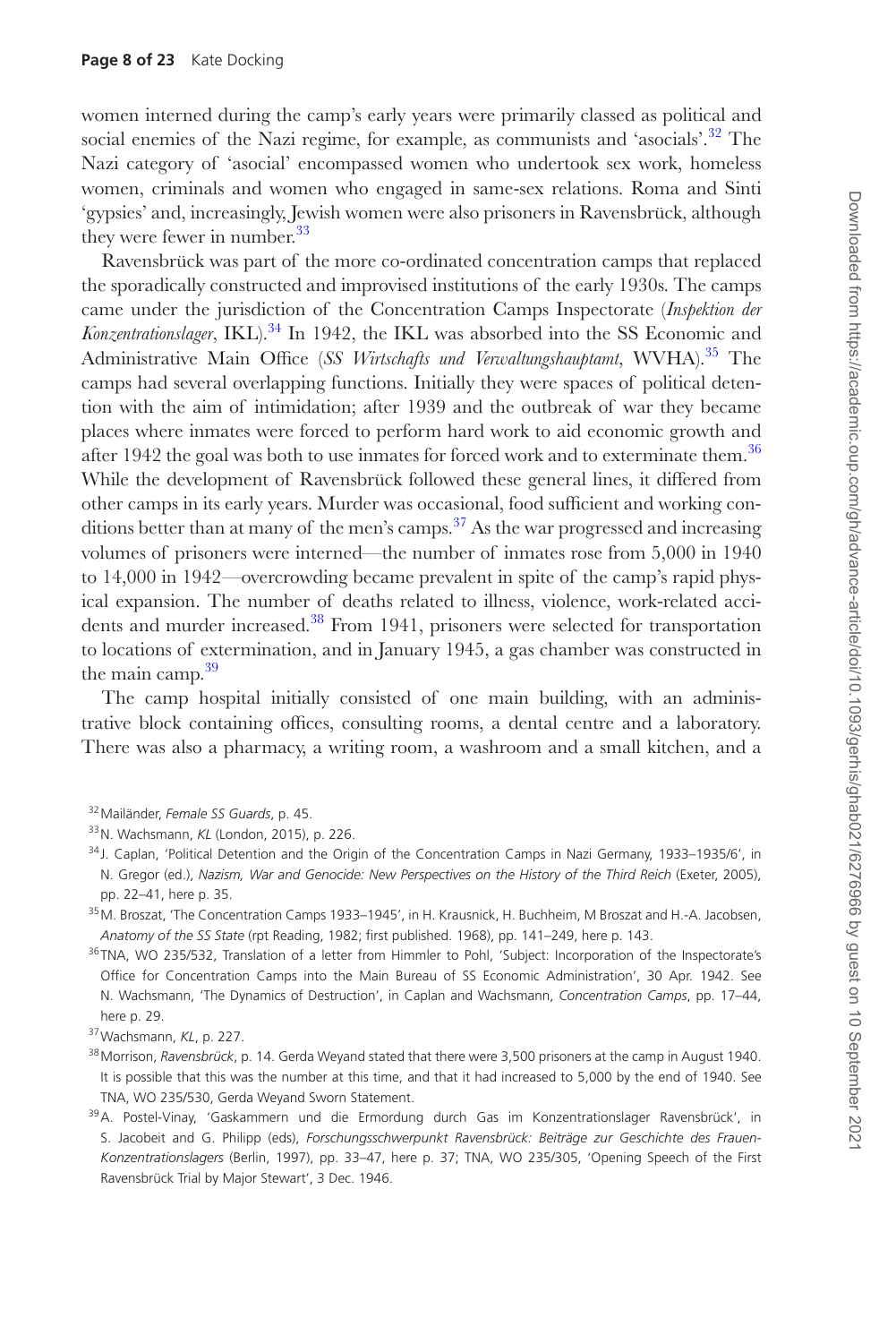further one-and-a-half barrack blocks for sick patients.<sup>40</sup> In line with the expansion of Ravensbrück camp, the *Revier* also grew in size. By the end of the war, there were eleven hospital blocks with different functions. For example, one housed sick workers, while prisoners with infectious conditions were placed in another.<sup>41</sup> While some new buildings were constructed, barrack blocks were taken over rather sporadically as sick blocks. Thus the development of the *Revier* was overall fairly ad hoc, occurring in response to the influx of prisoners and resulting greater prevalence of illnesses.<sup>42</sup> Nikolaus Wachsmann noted that 'flux and fluidity' shaped the visible and invisible boundaries that divided Auschwitz into distinct zones; in a similar vein, space was used flexibly at Ravensbrück for medical purposes.<sup>43</sup>

The structure of medical staff at Ravensbrück aligned with that of other camps. A *Standortarzt* (head doctor in a concentration camp) was subordinate to the chief medical officer in the IKL (the IKL was absorbed into the WVHA in 1942), known as the doctor-in-charge (*Leitender Arzt*). The medical department of concentration camps within the WVHA was entitled Department D III, and it reported to the Waffen SS medical office, based in the SS Leadership Main Office, which gave the camps medicine and medical equipment.<sup>44</sup> The Ravensbrück doctors were integrated into this department, and from December 1944, the Ravensbrück nurses were administratively encompassed by it. $45$  At any one time, there were at least two camp doctors in addition to the *Standortarzt*. Female doctors were not eligible for the position of *Standortarzt*, a role for which SS membership was required.<sup>46</sup> While they worked for Department D III, they were not members of the SS. Gerhard Schiedlausky, the *Standortarzt* at Ravensbrück between 1941 and 1943, drew this distinction sharply, remarking that the female doctors under him were 'civilians'.47 Female doctors remained subordinate to a male *Standortarzt*, even if they wielded significant power over prisoners.<sup>48</sup>

Several nurses also worked in the *Revier* at any one time. They were initially members of the National Socialist Nursing Association (*NS-Schwesternschaft*). At the end of 1940 or the beginning of 1941, these nurses were replaced by personnel from the Reich Association of Free Nurses (*Reichsbund der Freien Schwestern*). When the National Socialist Nursing Association and the Reich Association of Free Nurses merged in 1942 to form the National Socialist Association of German Nurses (*NS-Reichsbund Deutscher* 

<sup>40</sup> TNA, WO 309/149, Major Arthur Keith Mant RAMC, Special Medical Section War Crimes Group, H.Q. B.A.O.R, 'Ravensbrück Concentration Camp. A report on the Medical Services, Human Experimentation and various other atrocities committed by medical personnel in the camp'. The final version of this report was produced on 1 September 1949, but earlier versions were written before the start of the Ravensbrück trials in December 1946. For further detail on the *Revier's* development, see Betzien, *Krankenschwestern*, pp. 151–71.

<sup>41</sup> Strebel, *Das KZ Ravensbrück*, p. 252.

<sup>42</sup> TNA, WO 309/149, 'Ravensbrück Concentration Camp'.

<sup>43</sup>N. Wachsmann, 'Being in Auschwitz: Lived Experience and the Holocaust', *Times Literary Supplement* (24 Jan. 2020), p. 10.

<sup>44</sup>Wachsmann, *KL*, pp. 111, 396.

<sup>45</sup> Betzien, *Krankenschwestern*, p. 175.

<sup>46</sup> International Tracing Service, Bad Arolsen (hereafter ITS), 1.1.35.0/82150226, 'Dienstvorschrift für das F.K.L Ravensbrück', undated.

<sup>&</sup>lt;sup>47</sup> TNA, WO 235/307, Gerhard Schiedlausky examined by Dr Von Klitzing, 15 Jan. 1947. This quote is from an English translation of testimony originally given in German.

<sup>48</sup> ITS, 1.1.35.0/82150226, 'Dienstvorschrift für das F.K.L Ravensbrück', undated.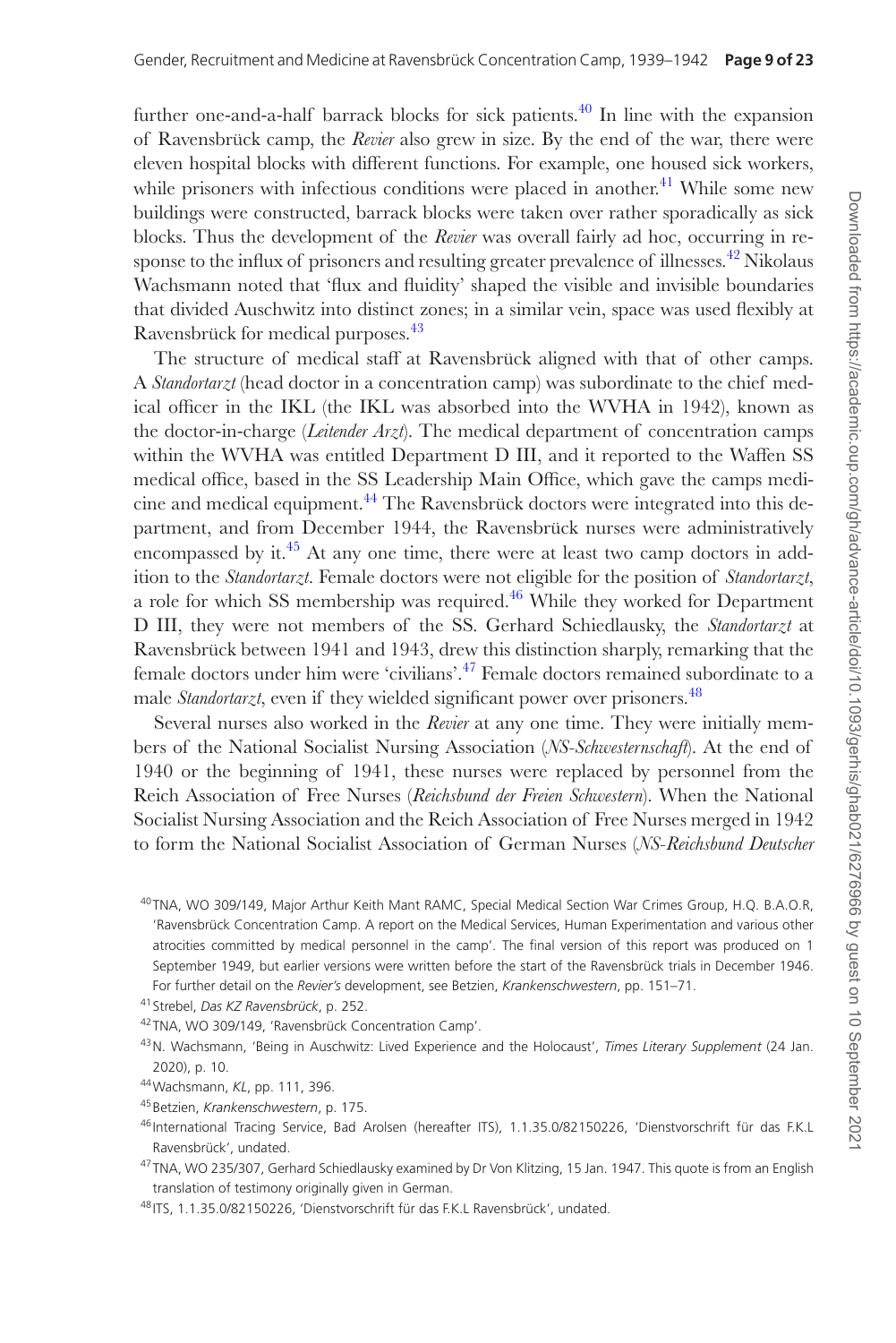*Schwestern*), the nurses who worked at Ravensbrück were members of this new association.49 A Head Nurse (*Oberschwester*) supervised the nurses, but all nursing staff, and doctors, were ultimately responsible to the *Standortarzt.* Nurses worked in different *Revier* blocks and were also assigned specific posts such as in the operating theatre or pharmacy.50 From 1941, as a result of increasing staff shortages, prisoner doctors and nurses also worked in the *Revier*, with an estimated 226 women prisoners stationed as medical personnel.51 During the early years of the camp's existence, medical care was certainly not abysmal. Weyand remarked that during her time at the camp (from September 1939 until December 1941), there were sufficient supplies of medicine and dressings and enough beds.<sup>52</sup> However, by 1943 the situation had worsened: Oberheuser recalled that just before she departed in July 1943, 'medicine had become so scarce that medical care became more difficult<sup>'.53</sup> Overall, the provision of medical care at Ravensbrück became increasingly limited.

#### II. The Motivations of Female Doctors to Work at Ravensbrück

Exploring the motivations of the Ravensbrück female doctors provides an insight into who these women were and the processes involved in how they—to varying extents—came to commit medical malpractice at the camp. Male doctors were posted to work at Ravensbrück: Schiedlausky, for example, recalled that he was 'ordered' to work there.<sup>54</sup> In contrast, the three Ravensbrück female doctors volunteered for jobs at Ravensbrück. Oberheuser and Weyand were members of the Nazi Party, which they had joined in May 1937.<sup>55</sup> Jantzen was not a Nazi Party member, but she had worked with the BDM while completing her degree, as did many other female medical students, including Oberheuser.<sup>56</sup> The three female doctors thus affiliated themselves in different ways with the Nazi state. They were also all members of the National Socialist Women's Organization (*NS-Frauenschaft*).<sup>57</sup> This involvement might point to their desire to be part of a largely middle-class community of women rather than provide evidence

- <sup>50</sup> TNA, WO 309/149, 'Ravensbrück Concentration Camp'.
- <sup>51</sup> R. Saavedra Santis, 'Topografien der medizinischen Versorgung durch Häftlinge im Lagerkomplex Ravensbrück', in Saavedra Santis and Wickert, *'... unmöglich'*, pp. 29–45, here p. 42, and C. Wickert, 'Work in Progress', in Saavedra Santis and Wickert, *'... unmöglich'*, p. 253.
- <sup>52</sup> TNA, WO 235/530, Gerda Weyand Sworn Statement.
- 53NMT, Examination of Herta Oberheuser.
- <sup>54</sup> TNA, WO 235/307, Gerhard Schiedlausky examined by Dr Von Klitzing, 15 Jan. 1947.
- 55 Stadtarchiv Düsseldorf (hereafter SAD), 0-1-5 Bestand V Personalakten 0-1-5-11609.0000, 'Fragebogen über Zugehörigkeit zu politischen Parteien usw.', 30 June 1939; LAS, R 18 Nr. 17451, 'Gouvernement Militaire en Allemagne'. These women probably joined the Nazi Party in May 1937 because membership rolls re-opened then after being closed since 1933; see D. Orlow, *The Nazi Party 1919–1945* (New York, 2007), p. 348.
- <sup>56</sup>HHStA, 520/16 Nr 9391, 'Meldebogen'; Universitätsarchiv Heidelberg, 'StudA\_Weyand, Gerda, Deutsche Studentenschaft'; Ebbinghaus, *Opfer und Täterinnen,* p. 318; HHStA, 520/16 Nr. 9391, 'Meldebogen'; Stadtarchiv Düsseldorf (hereafter SAD), 0-1-5 Bestand V Personalakten 0-1-5-11609.0000, 'Fragebogen über Zugehörigkeit zu politischen Parteien usw.', 30 June 1939; Betzien, *Krankenschwestern*, p. 146.
- 57Universitätsarchiv Heidelberg, 'StudA\_Weyand, Gerda, Deutsche Studentenschaft'; Ebbinghaus, *Opfer und Täterinnen*, p. 318; HHStA, 520/16 Nr. 9391, 'Meldebogen'.

<sup>49</sup> BArch Ludwigsburg, B162/461, 'Zur Person: Doris Maase', 4 Jan. 1972. This is an examination of Doris Maase, a former German political prisoner at Ravensbrück, conducted as part of *Zentrale Stelle* investigations into Ravensbrück personnel.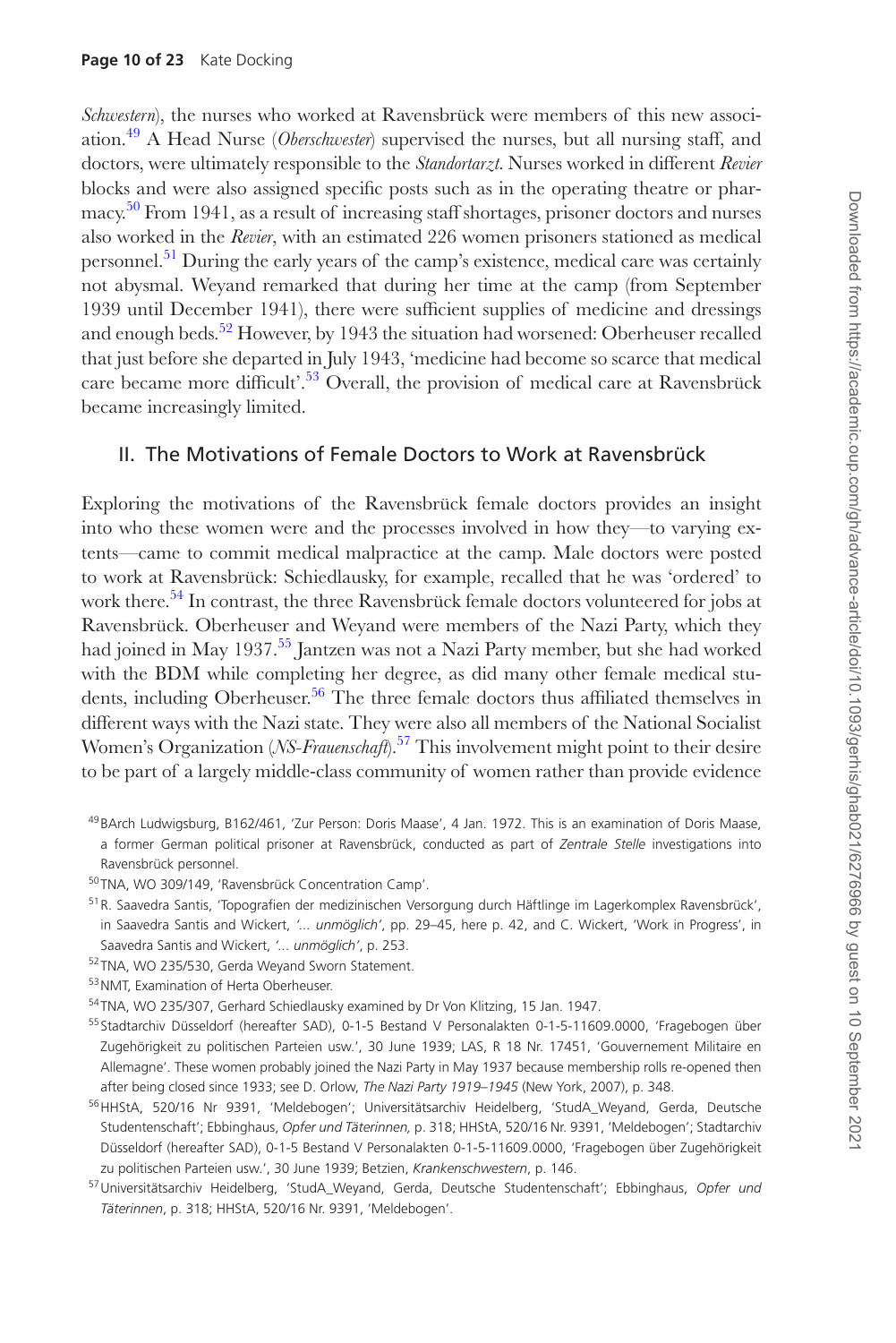of an ideological zeal. The three women hailed from middle-class backgrounds, and, as Jill Stephenson has noted, the National Socialist Women's Organization was a 'relatively elite' organization in comparison to the more open German Women's Enterprise (*Deutsches Frauenwerk*).58 Weyand and Oberheuser might also have joined the Nazi Party partly for career reasons, believing that Party membership would increase their chances of succeeding as women in the male-dominated, strongly Nazi-affiliated world of medicine.59 However, the behaviour of Oberheuser at Ravensbrück and Weyand's romantic involvement with a doctor who persecuted inmates indicates that they aligned themselves with National Socialist discriminative ideology.

Oberheuser and Weyand were also spurred to work at Ravensbrück by the prospect of financial gain. As Angela Ebbinghaus argued, Oberheuser was drawn to the relatively good pay that a position at Ravensbrück offered in comparison to her job at the dermatological clinic in the state hospital in Düsseldorf (and her subsequent work in the Düsseldorf town health office). $60$  Oberheuser started working at the Düsseldorf clinic on 1 April 1938, a month before she was formally awarded her medical degree.<sup>61</sup> Oberheuser later stated that the financial possibilities offered by work at Ravensbrück were 'rather favourable'.<sup>62</sup> Oberheuser was paid only 120 Reichsmark a month at the dermatological clinic in Düsseldorf, while married doctors, both male and female, received 200 Reichsmark.<sup>63</sup> While Oberheuser later earned 150 Reichsmark in her position at the Düsseldorf town health office, a job at Ravensbrück offered 400 Reichsmark a month (500 Reichsmark without deductions).<sup>64</sup>

Oberheuser stated that she was paid the same as 'all other doctors in the same position' at the Düsseldorf clinic; she did not differentiate between male and female doctors.65 Indeed, the provisions of her employment did not distinguish between the payment of doctors—either married or single—by gender.<sup>66</sup> However, as a woman, Oberheuser was less likely to be awarded a paid position in the first instance, and she reflected, 'Paid jobs were more likely to be given to a male colleague than a woman'.<sup>67</sup> Additionally, work at Ravensbrück offered not only better pay but also a permanent

- <sup>61</sup> SAD, 0-1-5 Bestand V Personalakten, 0-1-5-11609.0000, Herta Oberheuser, 'An das Personalamt der Stadt, Betr.: Beschäftigungsverhältnis der Dr. Med. Herta Oberheuser in der Zeit vom 1 4 1938 bis 19 11 1940, Paul Limbach', 21 Oct. 1960.
- 62NMT, Herta Oberheuser examined by the President.
- <sup>63</sup> SAD, 0-1-5 Bestand V Personalakten, 0-1-5-11609.0000, 'Bestimmungen über die Einstellung der Volontarassistenten an den Städtischen Krankenanstalten Düsseldorf', 15 May 1939; SAD, 0-1-5 Bestand V Personalakten, 0-1-5-11609.0000, Herta Oberheuser, 'An das Personalamt der Stadt'.
- <sup>64</sup> SAD, 0-1-5 Bestand V Personalakten, 0-1-5-11609.0000, Herta Oberheuser, 'An das Personalamt der Stadt'.
- <sup>65</sup> Landesarchiv Schleswig-Holstein (hereafter LSH), Abt. 761 Nr. 9589, 'An das Büro des United States High Commissioner for Germany über die Verwaltung des War Criminal Prison Nr. 1 in Landsberg'.

<sup>66</sup> SAD, 0-1-5 Bestand V Personalakten, 0-1-5-11609.0000, 'Bestimmungen über die Einstellung'.

<sup>&</sup>lt;sup>58</sup> NMT, Herta Oberheuser examined by the President, 3 Apr. 1947, microfiche number 062; Mahn-und Gedenkstätte Ravensbrück (hereafter MGR), P-FH/17, 'Ermittlungsabteilung, Erika Jantzen, Giessen', 16 Apr. 1948, an examination conducted as part of Jantzen's denazification; LAS, R 18 Nr. 17451, 'Gouvernement Militaire en Allemagne, Fragebogen'; J. Stephenson, *Women in Nazi Germany* (Harlow, 2001), p. 39.

<sup>59</sup>Kater, *Doctors under Hitler*, pp. 1, 90.

<sup>60</sup> Ebbinghaus, *Opfer und Täterinnen*, p. 318.

<sup>67</sup> Staatsarchiv Nürnburg, Rep 502 VI O1, KV-Anklage, Interrogations, 'Vernehmung von Frl. Dr. Oberheuser durch Prof. Dr. Alexander', 28 Dec. 1946.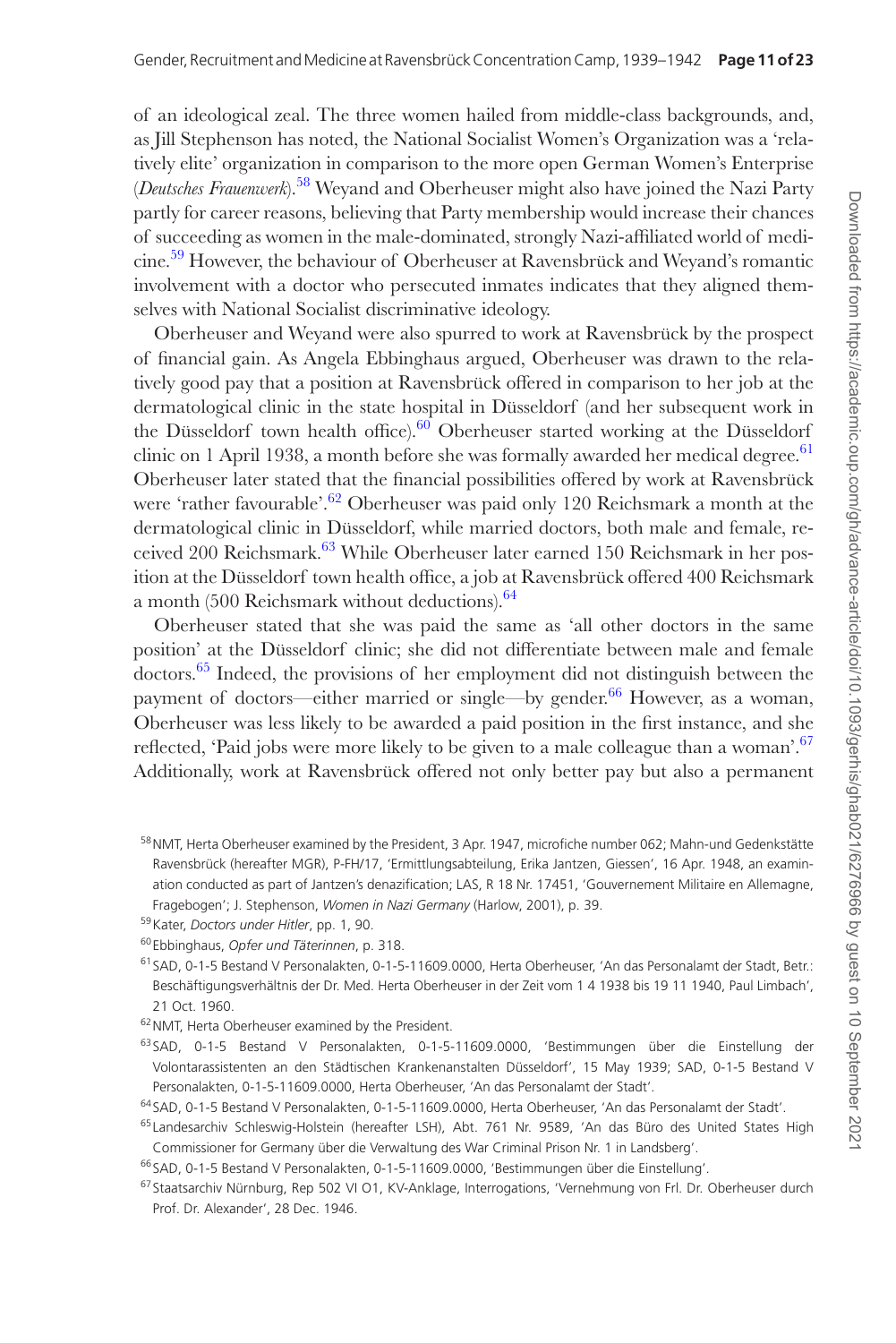position in Oberheuser's specialist medical area: skin and sexually transmitted diseases.68 The main personnel department of the state hospitals in Düsseldorf reported in June 1939 that Oberheuser's employment at the skin clinic would end automatically on 31 December 1939.<sup>69</sup> She did leave at the end of December 1939, working in the town health office for a year before moving to Ravensbrück.<sup>70</sup> After remarking that Ravensbrück offered favourable financial opportunities, Oberheuser noted, 'the camp was near Berlin'.<sup>71</sup> Oberheuser had previously lived in Düsseldorf and being close to another city with its cultural offerings was probably appealing. Ultimately, Oberheuser's motivations for applying for a job at Ravensbrück were multiple: support of the National Socialist movement, the prospect of financial gain, the promise of a stable job and the opportunity to remain close to a city all came into play.

The prospect of financial gain also propelled Weyand to take up a position at Ravensbrück, in September 1940.<sup>72</sup> Weyand was not paid in her position as a doctor in the Ludwigshafen state hospital, and she remarked after the war that she had desired a paid job.<sup>73</sup> She utilized a personal connection to advance her career, for her brother, who was a doctor at Dachau, obtained her a position at Ravensbrück.<sup>74</sup> Financial motivations also likely drew Jantzen to work at Lichtenburg concentration camp in 1938, where she remained until 1939, when the camp was closed and prisoners and staff moved to Ravensbrück. Jantzen earned 300 Reichsmark a month as a doctor at Lichtenburg, and given Oberheuser's salary, it is highly likely that she earned the same if not more at Ravensbrück.75 Like Oberheuser, Jantzen had struggled to obtain a permanent position; she remarked that she worked in 'various' clinics after she qualified as a doctor in 1935.76 Lichtenburg provided a stable job, one Jantzen actively sought out. She, in her own words, 'paid a personal call on the SS Economic and Administrative Head Office', which ultimately resulted in a job offer.<sup>77</sup> While female doctors certainly had opportunities in the Third Reich, the experiences of Jantzen and Oberheuser illustrate that some struggled to obtain permanent jobs, even in, as Oberheuser's case suggests, traditionally 'womanly' areas of medicine and even though, as certainly in

- <sup>68</sup> Brandenburgisches Landeshauptarchiv, Potsdam (hereafter BLHA), Rep 72 Nr. 2428, 'Zeugnis', Schreus, 4 February 1941.
- <sup>69</sup> SAD, 0-1-5 Bestand V Personalakten, 0-1-5-11609.0000, 'Haupt- und Personalamt', 24 June 1939.
- <sup>70</sup> SAD, 0-1-5 Bestand V Personalakten, 0-1-5-11609.0000, 'Herta Oberheuser, Haupt- und Personalamt', 23 Feb. 1940; SAD, 0-1-5 Bestand V Personalakten, 0-1-5-11609.0000, Herta Oberheuser, 'An das Personalamt der Stadt'.
- $71$  NMT, Herta Oberheuser examined by the President.
- <sup>72</sup> Schäfer, 'Zum Selbstverständis', p. 258; LAS, R 18 Nr. 17451, 'Gouvernement Militaire en Allemagne'.
- $^{73}$ LAS, R 18 Nr. 17451, 'Vernehmungsniederschrift', Gerda Sonntag, 17 Feb. 1950, which is a statement given by Weyand as part of her denazification. According to this source Sonntag had worked under a 'Professor Ewig' as a medical trainee from May 1938 until 7 Sept. 1939. Weyand described this period as 'other training', apparently in the Department for Internal Diseases, which indicates that it took place after she had finished her medical degree; see BArch Berlin, R 9361-III/195957, 'Lebenslauf', 'Gerda Weyand', undated.
- <sup>74</sup> *Ibid*. The role of her brother is affirmed in a statement made by Doris Maase, a former German political prisoner at Ravensbrück who worked alongside Weyand; see LAS, R 18 Nr. 17451, 'Betr.: Dr. Gerda Sonntag', Marga Schumacher, 24 Mar. 1950.
- 75HHStA, 520/16 Nr 9391, 'Meldebogen'.
- 76MGR, P-FH/17, 'Ermittlungsabteilung, Erika Jantzen, Giessen', 16 Apr. 1948.
- 77Wiener Holocaust Library, London (hereafter WHL), 1655/3229, Affidavit of Erika Jantzen, 3 June 1946, produced while Jantzen was interned in the immediate postwar period.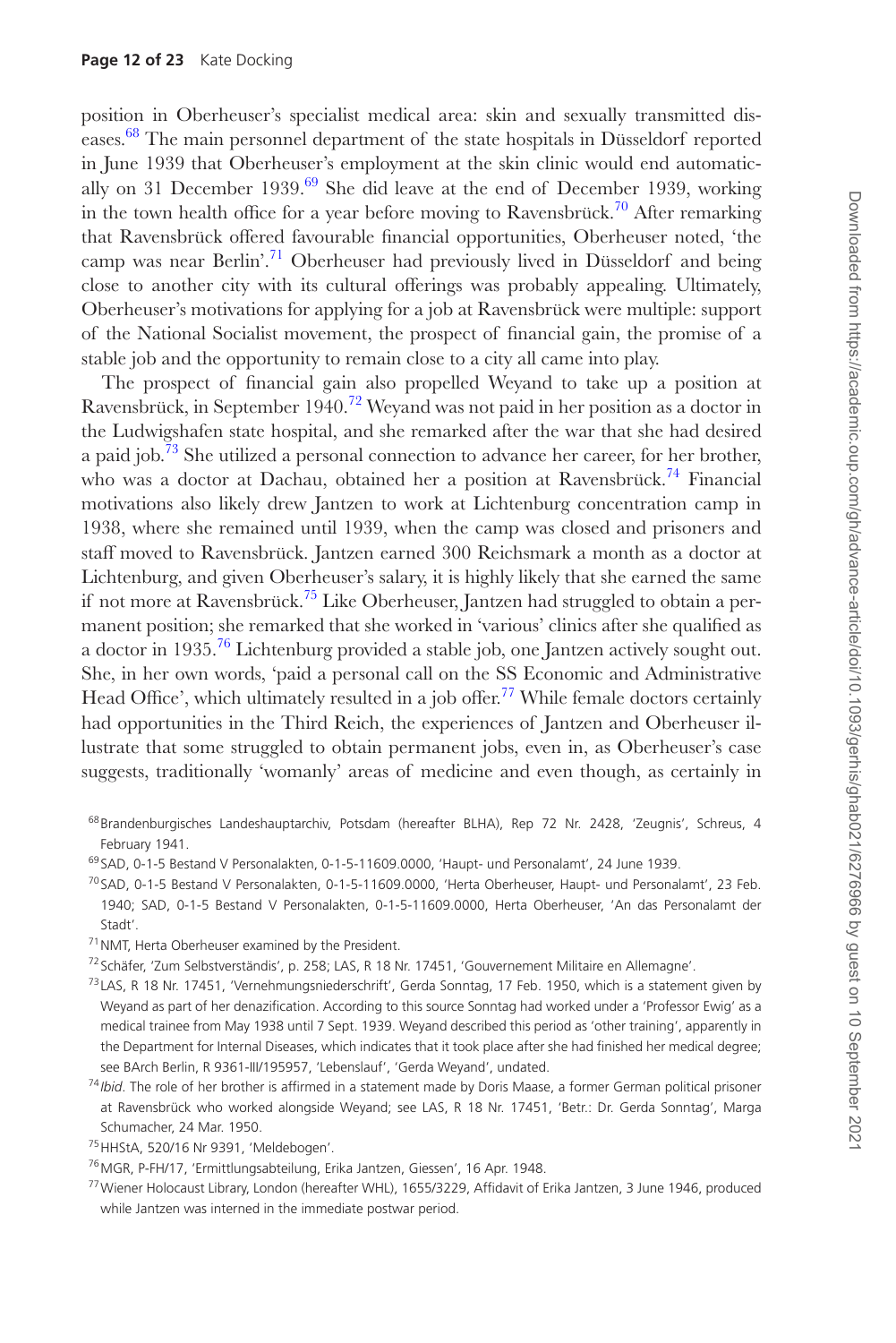Weyand's and Oberheuser's cases, they presented themselves as dedicated to the Nazi Party.<sup>78</sup> The case of the Ravensbrück female doctors conforms to Michelle Mouton's contention that many women in professional careers were 'forced to change positions frequently'.79

Yet this rather bleak picture did not prevent Jantzen, Weyand and Oberheuser from striving for careers. Their gendered socialization played a part. As Dagmar Reese highlighted, the BDM provided leadership skills and careers for girls, and when working for the BDM, the three likely took on this ethos. $80$  Indeed, Oberheuser held a leadership role in the BDM, where she carried out medical examinations of girls and treated sports injuries. $81$  Elizabeth Harvey noted that women who went to work in the Nazi East were 'encouraged, as educated middle-class girls, to aspire to a career and to welcome experiences that would serve their personal development'.<sup>82</sup> As middleclass women, the Ravensbrück female doctors were also encouraged to aspire to careers suited to their gender. Mailänder remarked that the prospect of social mobility attracted *Aufseherinnen* to Ravensbrück, but for these female doctors, it was the prospect of enhanced professional status, a stable job, favourable pay and, especially in the case of Weyand and Oberheuser, their affiliation with Nazism that most significantly drew them to the camp.<sup>83</sup> The difference in motivations between *Aufseherinnen* and female doctors, coupled with the fact that Jantzen distanced herself from these women at the camp and regarded them as 'inferior types', indicates that female physicians at Ravensbrück ought to be regarded as a distinct group.<sup>84</sup>

#### III. Gender and the Hiring Process

Medical officials in the SS wanted to hire female doctors. The National Socialist definition of 'race' meant that as 'Aryan' Germans, Jantzen, Weyand and Oberheuser were eligible to work at Ravensbrück. As Gisela Bock noted, we need to chart the intersection of gender with race during the Third Reich, and their recruitment had a gendered layer. $85$  The medical notion that female doctors should treat female patients was important to the hiring of these women to a camp where those in need of treatment were women.<sup>86</sup> The camp's service regulations specified, 'The camp doctor is assigned two female doctors for the treatment of prisoners', indicating the preference for women.<sup>87</sup> Yet, the prevailing gendered belief that female doctors were better suited than male doctors to treating female patients suffering from 'womanly' diseases also shaped the recruitment of Oberheuser and Jantzen to Ravensbrück. In the case of Oberheuser,

<sup>78</sup>Kravetz, *Women Doctors*, p. 175.

<sup>&</sup>lt;sup>79</sup> M. Mouton, 'From Adventure and Advancement to Derailment and Demotion: Effects of Nazi Gender Policy on Women's Careers and Lives', *Journal of Social History*, 43 (2010), pp. 945–71, here p. 959.

<sup>80</sup>D. Reese, *Growing Up Female in Nazi Germany* (Ann Arbor, 2006), p. 9.

<sup>81</sup> NMT, Examination of Herta Oberheuser.

<sup>82</sup>Harvey, *Women in the Nazi East*, p. 295.

<sup>83</sup>Mailänder, *Female SS Guards*, p. 69.

<sup>84</sup>WHL, 1655/3229, Affidavit of Erika Jantzen, 3 June 1946.

<sup>85</sup>G. Bock, 'Ordinary Women in Nazi Germany: Perpetrators, Victims, Followers and Bystanders', in Ofer and Weitzman, *Women in the Holocaust*, pp. 85–101, here p. 95.

<sup>86</sup>Kravetz, *Women Doctors*, p. 4.

<sup>87</sup> ITS, 1.1.35.0, 82150226, 'Dienstvorschrift für das F.K.L Ravensbrück'.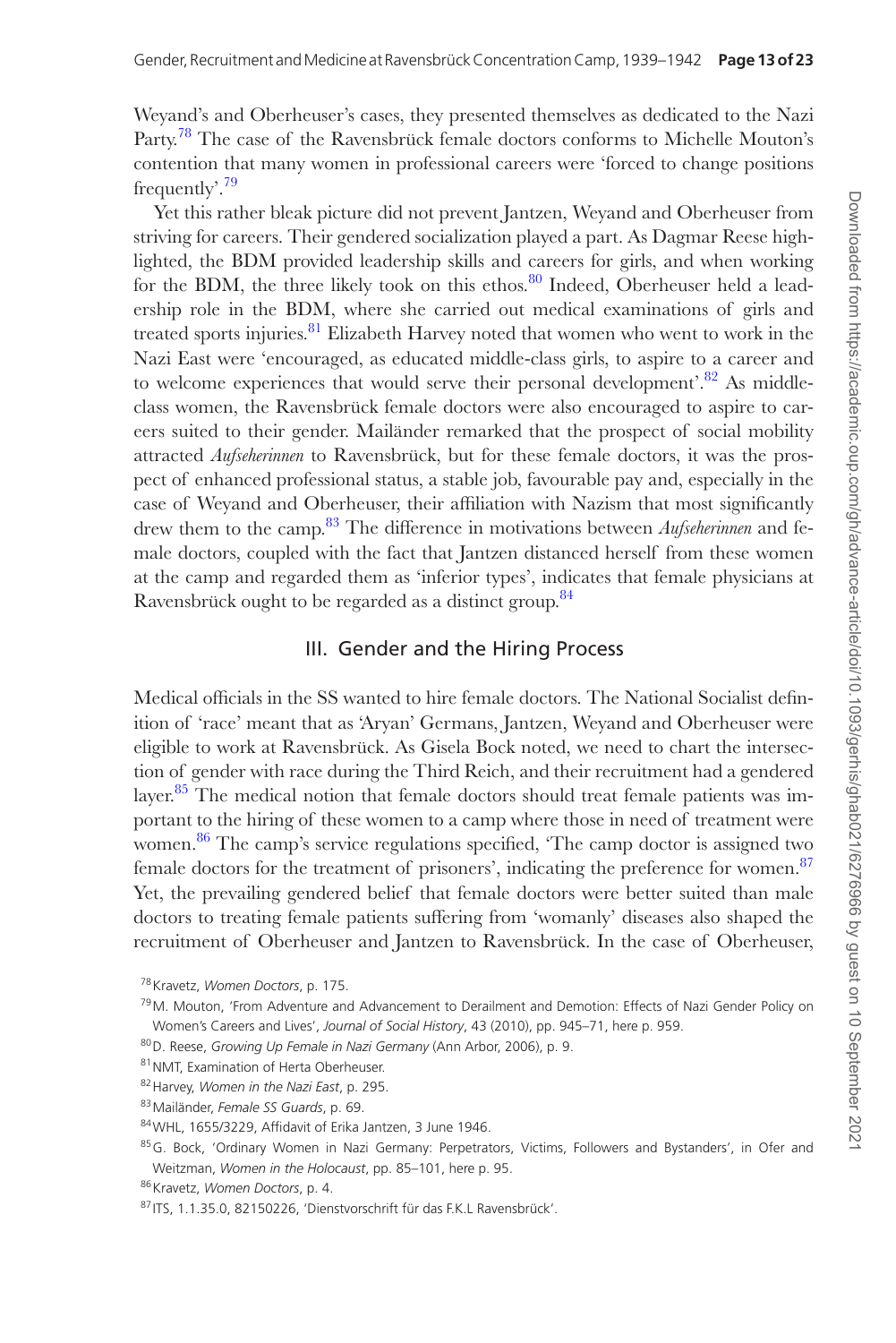Dr Gustav Ortmann, the doctor-in-charge from the Concentration Camp Inspectorate (*Inspektion der Konzentrationslager*) and also *Standortarzt* at Sachsenhausen, wrote to the *Kassenärztliche Vereinigung* (Union of Health Insurance Doctors) in Brandenburg in February 1941 requesting that Oberheuser formally be granted her specialism in skin and sexually transmitted diseases since 'Ravensbrück camp urgently needed a specially trained female doctor'. Oberheuser's predecessor, Jantzen, had left because she was pregnant.88 Jantzen confirmed that Oberheuser was her successor, which also suggests that Oberheuser replaced Jantzen in December 1940 specifically because she had had some training in the specialist area of venereal diseases.<sup>89</sup>

Oberheuser had trained in dermatology and venereal diseases under Professor Schreus, the director of the Düsseldorf clinic.<sup>90</sup> Schreus noted that Oberheuser treated skin and sexually transmitted diseases. She also worked in the children's section, in the outpatient department and in the counselling section for women with venereal diseases.91 Although Oberheuser had not been formally awarded her medical specialization, she was evidently suited for the Ravensbrück job. The need for a female medical specialist after Jantzen departed and the evidence that Oberheuser specifically replaced Jantzen indicate that similarly, Jantzen had been employed to work at Lichtenburg and then at Ravensbrück because she had experience in treating venereal illnesses. Christl Wickert stated that both Weyand and Jantzen were gynaecologists.<sup>92</sup> However, while Jantzen almost certainly had some experience in diagnosing and treating sexually transmitted diseases, there is no evidence to suggest that Weyand did.

Male doctors also worked at Ravensbrück. Rolf Rosenthal was the first male doctor, apart from the *Standortarzt*, to work at the camp, arriving in 1941 to replace Weyand.<sup>93</sup> Percy Treite took Rosenthal's position in 1943; he stated that when Dr Lolling, who was head of the medical division of the camps at this time, found out that he was a

- 88 BLHA, Rep 72 Nr. 2428, 'An die Kassenarztliche Vereingung Deutschlands, Bezirk Brandenburg', Dr Ortmann, 26 Feb. 1941. Very little is known about Ortmann. He held the joint role of doctor-in-charge (*Leitender Arzt*) and *Standortarzt* at Sachsenhausen from 1940 and appears to have departed in February 1941, presumably after lobbying for Oberheuser's case. See J. Tuchel, *Die Inspketion der Konzentrationslager 1938–1945*: *das System des Terrors* (Berlin, 1994), p. 218.
- 89 MGR, P-FH/17, 'Ermittlungsabteilung'. Oberheuser was officially granted her specialism in skin and sexually transmitted diseases in May 1941, after a dispute between the *Facharztausschuss* (Specialist Doctors' Committee) in the *Ärztekammer* in Brandenburg about whether she should obtain this qualification, with one doctor maintaining that she had insufficient training. See BLHA, Rep 72 Nr. 2428, 'Facharztannerkennung', 19 May 1941.
- 90 Archiv Rheinische Friedrich-Wilhelms-Universität Bonn, MF-Prom 84, 'Die Würde eines Doktors', 6 May 1948; Ebbinghaus, *Opfer und Täterinnen,* p. 318; NMT, Examination of Herta Oberheuser; SAD, 0-1-5 Bestand V Personalakten, 0-1-5-11609.0000, Herta Oberheuser, 'An das Personalamt der Stadt, Betr.: Beschäftigungsverhältnis der Dr. Med. Herta Oberheuser in der Zeit vom 1 4 1938 bis 19 11 1940'; SAD, 0-1-5 Bestand V Personalakten, 0-1-5-11609.0000, 'Lebenslauf', Herta Oberheuser, 20 Feb. 1939. For additional (although sparse) information on Professor Schreus, see F. Mergenthal, 'Die Klinik für Haut- und Geschlechtskrankheiten—und ein merkwürdiger Entnazifizierungsfall', in M. G. Esch, K. Griese, F. Sparing and W. Woelk (eds), *Die Medizinische Akademie Düsseldorf im Nationalsozialismus* (Essen, 1997), pp. 191–6, here p. 196.
- 91 BLHA, Rep 72 Nr. 2428, 'Zeugnis', Schreus, 4 Feb. 1941. Melissa Kravetz has noted the establishment of venereal disease counselling centres during the Weimar Republic, as part of Weimar population politics. Female doctors argued that women should be employed in these centres. See Kravetz, *Women Doctors*, p. 110.
- 92Wickert, 'Die Abteilung "Lagerarzt"', pp. 56, 54. In her PhD thesis Silke Schäfer also described Weyand as a gynaecologist; Schäfer, 'Zum Selbstverstädnis', p. 259.

<sup>93</sup> Schäfer, 'Zum Selbstverständis', p. 254.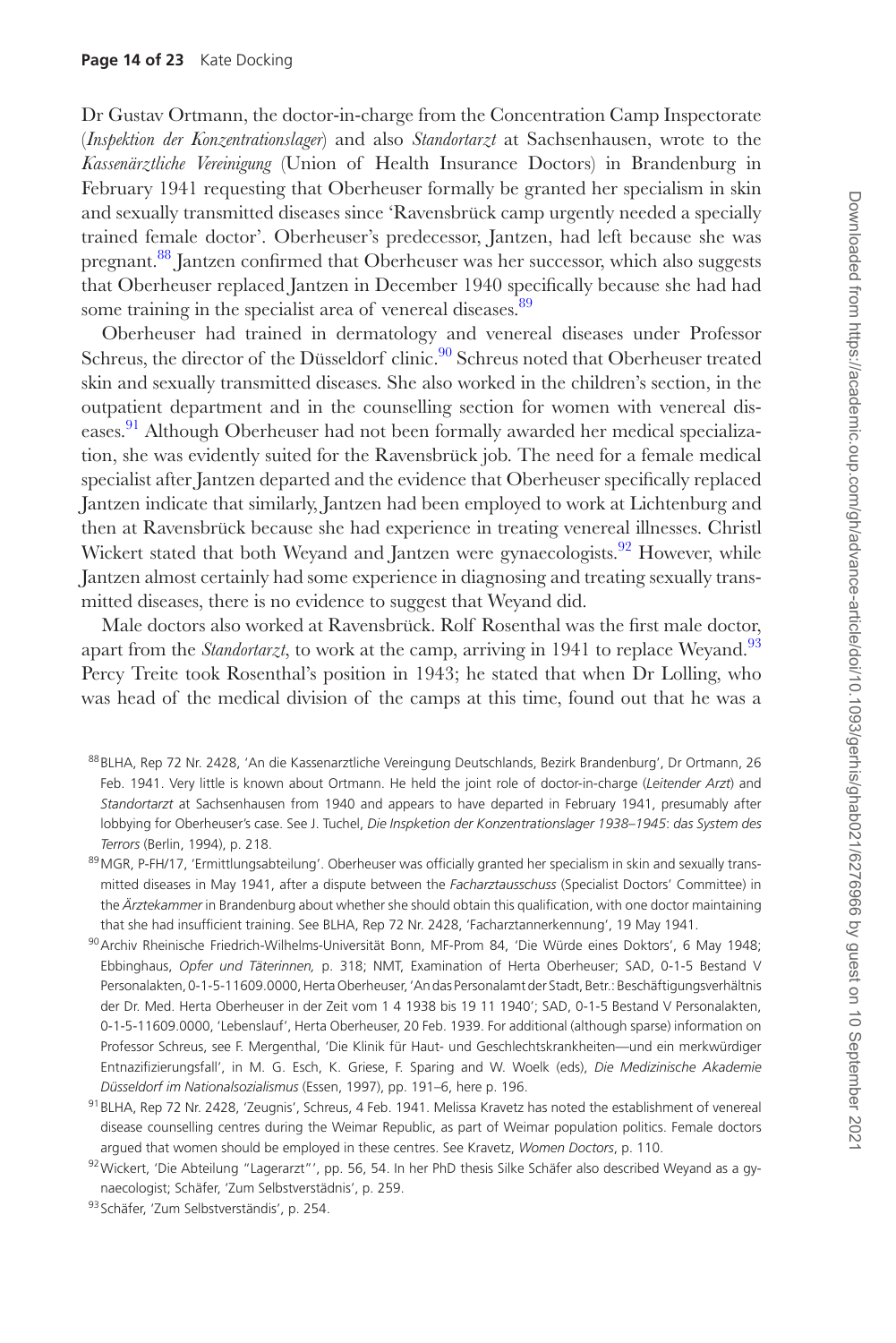gynaecologist, he sent him to Ravensbrück.<sup>94</sup> Treite's spontaneous recruitment does not disprove the preference for female doctors; it indicates only that it was easier from a practical standpoint to hire men, as had probably been the case when Rolf Rosenthal was appointed. Franz Lucas, who had training in the specialist area of gynaecology, was employed to work at Ravensbrück between December 1944 and February 1945. In January 1945 he sterilized approximately forty Sinti men and boys from the men's camp at Ravensbrück, built in 1941, and as Andrew Wisely noted, he may have come to Ravensbrück specifically to do so.<sup>95</sup> Overall, during the early years of Ravensbrück's existence, specialist female doctors were certainly preferred, even if male gynaecologists later worked there.

#### IV. Venereal Diseases in the *Revier* at Ravensbrück

'Asocial' prisoners—homeless women, 'criminals' and women who had undertaken sex work—were the largest group of prisoners at Ravensbrück between 1939 and 1940.<sup>96</sup> With the advent of war, as Christa Schikorra noted, this number almost doubled, as a result of increased policing, and most of the prisoners up until spring 1940 were 'asocials'.<sup>97</sup> Overall, the total number of women imprisoned as 'asocials' has been estimated at approximately  $5,000$ .<sup>98</sup> According to Schikorra, most of the 'asocials' initially sent to the camp had undertaken sex work, which was considered a socially degenerate act by the Nazi regime (although brothels were permitted).<sup>99</sup> Hedwig B,, for example, was deemed a 'great danger for the preservation of the population's health' and sent to Ravensbrück in May 1941. Female sex workers were incarcerated for 'sexual offences' and for carrying venereal disease.<sup>100</sup> Unfavourable attitudes amongst some German political prisoners towards sex workers might have led the prevalence of sexually transmitted diseases in the camp to be exaggerated. Thus, for example, Nanda Herbermann, who was interned for collaboration with the Catholic resistance, described the women who had undertaken sex work in the block she was in charge of as 'unruly prostitutes'.101 However, Schikorra has noted that more than a third of women who were classed as 'asocial' and deported to Ravensbrück were recorded as having a 'sexually transmitted disease'. Even if a case of gonorrhoea or syphilis was not

<sup>94</sup> TNA, WO 235/317, Deposition of Dr Percy Treite, 14 Aug. 1946.

<sup>95</sup> A. Wisely, 'War "against Internal Enemies": Dr. Franz Lucas's Sterilisation of Sinti and Roma in Ravensbrück's Men's Camp in January 1945', *Central European History*, 52, 4 (2019), pp. 650–71, here pp. 652, 657. See this article for a study of Franz Lucas's involvement in sterilization at Ravensbrück. Caplan, 'Gender and the concentration camps', p. 88.

<sup>96</sup> Saidel, *Jewish Women*, p. 37; C. Schikorra, '"Herumtreiberei" und "liederlicher Lebenswandel": Frauen im Zugriff von Fürsorge und Polizei im NS-Staat', in A. Allex and D. Kalkan (eds), *Ausgesteurt—ausgegrenzt ... angeblich asozial* (Holzheimer, 2009), pp. 55–61, here p. 59.

<sup>97</sup> Schikorra, '"Herumtreiberei"', p. 60. C. Schikorra, *Kontinuitäten der Ausgrenzung:* '*asoziale*' *Häftinge im Frauen-Konzentrationslager Ravensbrück* (Berlin, 2001), p. 223.

<sup>98</sup> Schikorra, "Herumtreiberei"', p. 59.

<sup>99</sup> Saidel, *Jewish Women*, p. 213.

<sup>100</sup>V. Harris, Selling Sex in the Third Reich: Prostitutes in German Society, 1914-1945 (Oxford, 2012), p. 183.

<sup>101</sup>N. Herbermann, *The Blessed Abyss: Inmate #6582 in Ravensbrück Concentration Camp for Women* (Detroit, 2000), p. 171.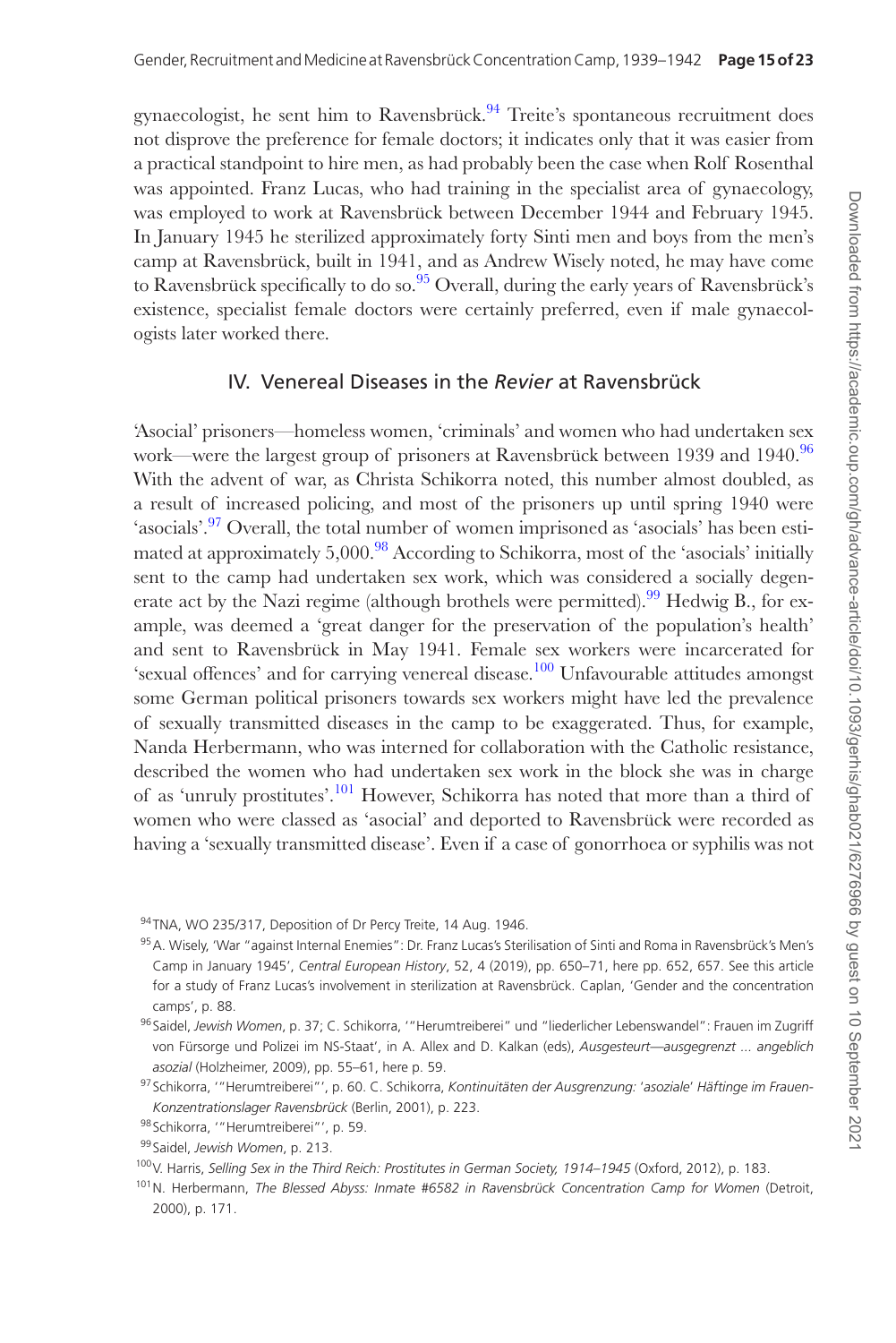confirmed, women suspected of having these diseases were still sent to a concentration camp, so that the *Volksgemeinschaft* could be protected from such illnesses.<sup>102</sup>

Indeed, venereal diseases were widespread amongst women at Ravensbrück. Weyand remarked that when she came to work at the camp, prisoners were suffering from venereal diseases.<sup>103</sup> Herta Brünen, a former German political prisoner, remarked that when she was at Ravensbrück—from Easter 1939 until November 1940—there was a special room for those suffering from sexually transmitted diseases.<sup>104</sup> Although these illnesses were common, political prisoners did stigmatize those suffering with them. Oberheuser remarked that prisoner workers in the Revier 'saw the enormous danger for their political prisoners since there was an enormous amount of venereal diseases'.105 The need for a doctor specializing in venereal diseases might have been even greater in December 1940, when Oberheuser came to the camp, than in 1939, since 64,000 women arrived at the camp during 1940 and 1941, with the number of 'asocial' prisoners increasing in particular.<sup>106</sup> The need for a specialist female doctor was therefore probably particularly significant for Oberheuser's recruitment to the camp.

Prisoners arriving at Ravensbrück underwent gynaecological examinations.<sup>107</sup> Sylvia Salvesen, a Norwegian political prisoner who arrived at Ravensbrück in July 1943, recorded that she and others who were newly arrived at the camp were examined for venereal diseases.<sup>108</sup> Oberheuser remarked that she was present when transports of prisoners arrived at the camp, in order to check for sexually transmitted diseases.<sup>109</sup> Gynaecological examinations also served to uncover valuables. Alexandra Kawęczyn, a Polish political prisoner, stressed the search for 'gold, diamonds, etc'.110 Many women found these examinations highly humiliating, with a Spanish former prisoner recounting that the medical examination involved the 'most humiliating vaginal examination imaginable'.111

These examinations were also intended to check for pregnancy. As Erika Buchmann noted in her book *Die Frauen von Ravensbrück*, considerable numbers of prisoners came to Ravensbrück pregnant.112 During the camp's early years, prisoners were sent to give birth in the nearby town of Templin.<sup>113</sup> The babies were mostly looked after in National Socialist children's homes, while their mothers were sent back to Ravensbrück. After 1942, babies were born in Ravensbrück, but most were strangled shortly after they were

<sup>102</sup>Schikorra, *Kontinuitäten der Ausgrenzung*, p. 178.

<sup>103</sup>BArch Ludwigsburg, B 162/9806, 'Auf Vorladung erscheint die prakt. Ärztin Gerda Weyand'.

<sup>104</sup>BArch Ludwigsburg, B162/9808, 'Polizeipräsidium Duisburg vorgeladen erscheint die Hausfrau Herta Brunen', 30 Jan. 1974.

<sup>105</sup> NMT, Examination of Herta Oberheuser.

<sup>106</sup>Wachsmann, *KL*, pp. 123, 229.

<sup>107</sup>Strebel, *Das KZ-Ravensbrück*, p. 242.

<sup>108</sup>Salvesen, *Forgive*, p. 73.

<sup>109</sup>BArch Ludwigsburg, B 162/9809, 'Aufgesucht in der Wohnung erklärt die Frau Dr. Herta Oberheuser', 18 June 1974.

<sup>110</sup> Polish Research Institute Archive at Lund University, 'Record of Witness Testimony 235'.

<sup>111</sup>Morrison, *Ravensbrück*, p. 33.

<sup>112</sup>Buchmann, *Die Frauen von Ravensbrück*, p. 79.

<sup>113</sup>Polish Research Institute Archive at Lund University, 'Record of Witness Testimony 88', Wanda Stanisławów, 10 Jan. 1946. BArch Ludwigsburg, B 162/9806, 'Auf Vorladung erscheint die prakt. Ärztin Gerda Weyand'.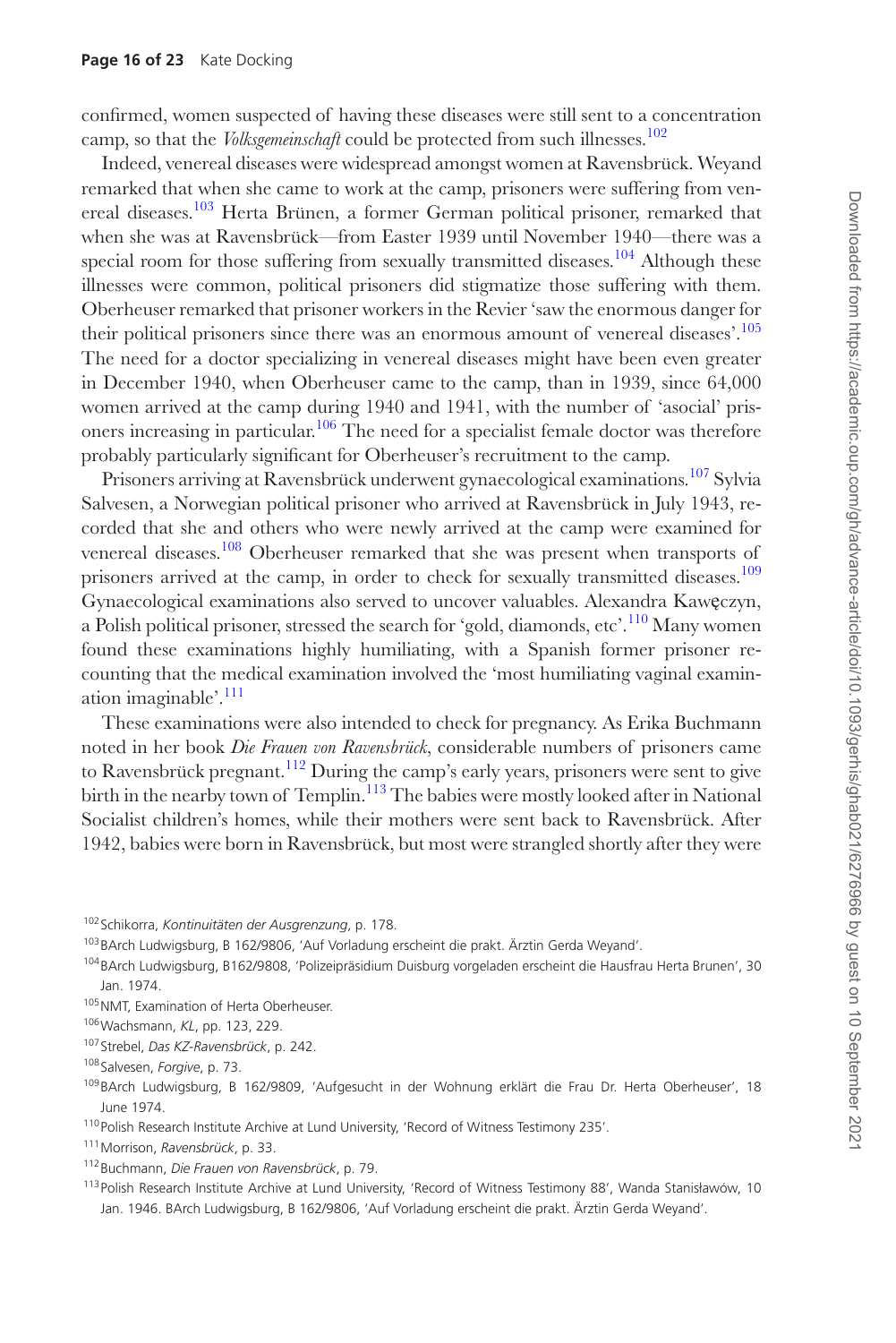born.114 Abortions were also conducted. Rolf Rosenthal, the camp doctor who worked alongside Oberheuser at Ravensbrück between January 1941 and the summer of 1943, performed abortions on inmates. He stated, 'I have made interruptions of pregnancy on German women done only on written orders from Berlin.'115 However, Rosenthal purposely experimented with abortion procedures, performing various operations to find out about the stages of pregnancy.<sup>116</sup> Gerda Quernheim, a German political prisoner at Ravensbrück who had a romantic liaison with Rosenthal, assisted at these abortions.<sup>117</sup> Percy Treite, who worked at Ravensbrück between 1943 and 1945, stated that he carried out ten abortions on German women whose pregnancies were a result of their sexual relations with Polish or Russian men before they came to Ravensbrück, encounters classed as 'race defilement'.<sup>118</sup> Schiedlausky also carried out abortions.<sup>119</sup>

If women identified as Jewish were pregnant, they were sent on death transports to Auschwitz. The treatment of pregnant women thus varied in line with Nazi categorizations of 'race'.<sup>120</sup> From autumn of 1944, some babies were not killed in utero since there were too many pregnant women to conduct abortions on. Most of the 560 children born in Ravensbrück between September 1944 and April 1945 starved to death; while 293 were recorded as having died, the number is likely to have been much higher.<sup>121</sup> The change in the treatment of pregnant women at Ravensbrück was an ad hoc response to their increasing numbers rather than indicative of a change in Nazi attitudes towards non-'Aryan' pregnant women. The shift was emblematic of the 'chaos and improvisation' that characterized Nazi concentration camps.<sup>122</sup>

From 1942, some Ravensbrück female prisoners were selected to work in brothels, termed 'special buildings' (*Sonderbauten*), at other concentration camps, such as Auschwitz, since Himmler believed that having sex would enhance the productivity of male prisoners.123 Camp authorities were concerned about the spread of venereal diseases to these prisoners. Schiedlausky stated subsequently that 'girls were sent to different camp brothels' and remarked that the women 'were not allowed to have sex or skin-illnesses', noting, 'I myself had to inspect this, to ascertain that they had no sex or skin-illnesses.<sup>'124</sup> The involvement of men in traditionally 'womanly' areas of

- 114B. Pawelke, 'Als Häftling geboren—Kinder in Ravensbrück', in C. Füllberg-Stolberg (ed.), *Frauen in Konzentrationslagern* (Bremen, 1994), pp. 157–65, here p. 158. For a recent study on the work of prisoner female doctors in the birthing section at Ravensbrück, see C. Wickert, 'Fallstudie: Zwangsarbeiterseinsatz von Häftlingsärztinnen und -pflegerinnen in der Geburtenabteilung', in Saavedra Santis and Wickert, *'... unmöglich'*, pp. 91–101.
- 115TNA, WO 235/317, Notes on Dr Rosenthal's Testimony, undated.
- 116TNA, WO 309/469, Statements by Ravensbrück Witnesses, 9 July 1945
- 117Buchmann, *Die Frauen von Ravensbrück*, p. 80.
- 118TNA, WO 235/308, Judge Advocate's Comments, 31 Jan. 1947.
- 119L. Walz, '*Und dann kommst du dahin an einem schönen Sommertag': die Frauen von Ravensbrück* (Munich, 2005), p. 379.
- <sup>120</sup> Polish Research Institute Archive at Lund University, 'Record of Witness Testimony 88', Wanda Stanisławów, 10 Jan. 1946; BArch Ludwigsburg, B 162/9806, 'Auf Vorladung erscheint die prakt. Ärztin Gerda Weyand'.
- 121Walz, '*Und dann kommst du dahin'*, pp. 379, 400
- 122 Wachsmann, 'Dynamics of Destruction', p. 36.
- 123Betzien, *Krankenschwestern*, p. 265. For studies of the camp brothels, see R. Sommer, *Das KZ-Bordell: sexuelle Zwangsarbeit in nationalsozialistischen Konzentrationslagern* (Munich, 2009) and I. Eschebach and R. Mühlhäuser (eds), *Sexuelle Gewalt im Krieg und Sex-Zwangsarbeit in NS-Konzentrationslagern* (Berlin, 2008).
- 124TNA, WO 235/317, Deposition of Dr Gerhard Schiedlausky, 22 Nov. 1946.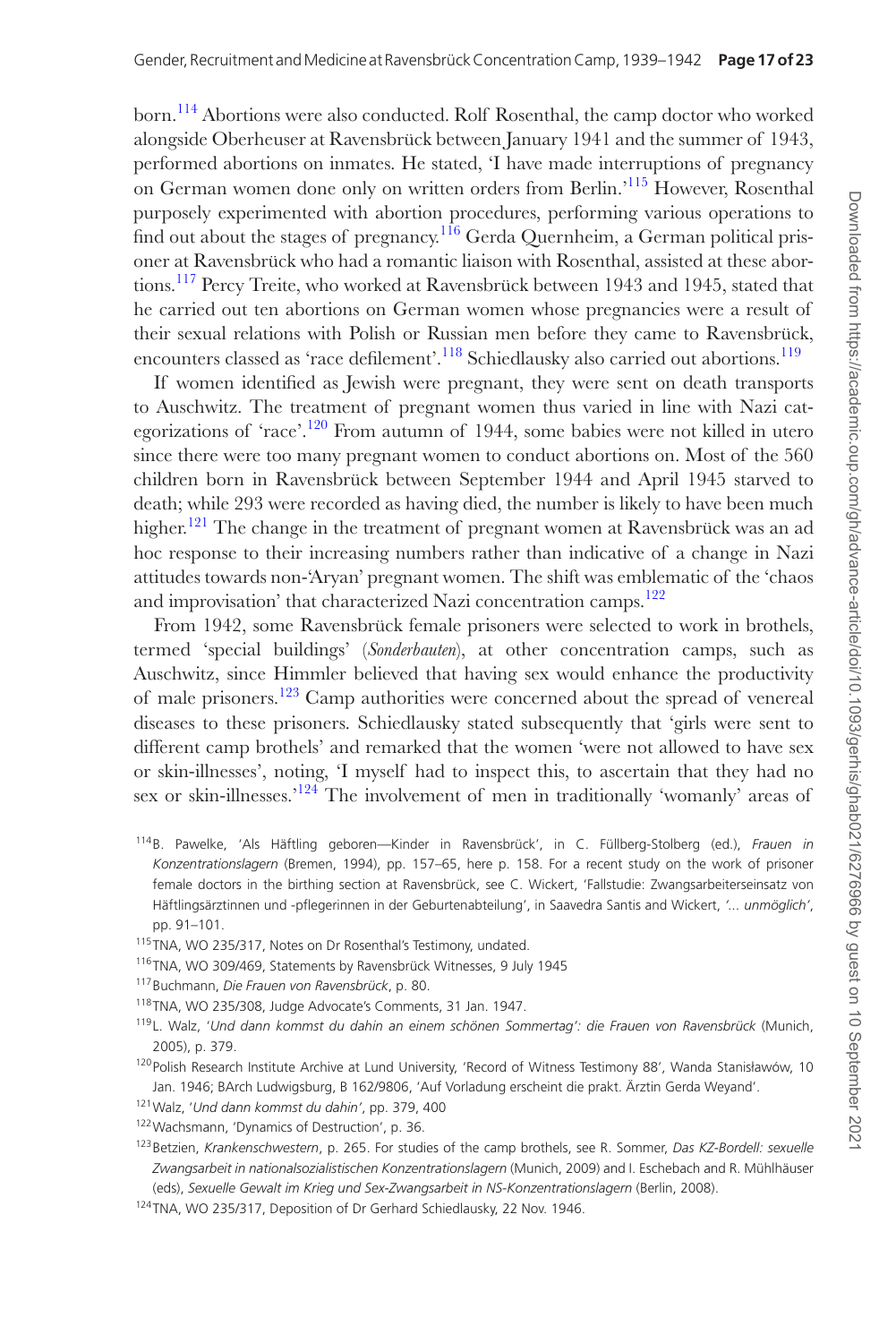medicine, at the same time as Oberheuser's cruel gynaecological examinations, indicates that the gendered medical notion that female doctors should treat female patients was not being upheld at Ravensbrück by 1942.

Initially, female prisoners suffering from sexually transmitted diseases received treatment. Jantzen remarked that during her time in Lichtenburg and Ravensbrück 'sexually transmitted illnesses were treated in a separate hospital block'.125 Oberheuser claimed that there was an 'enormous amount of venereal diseases' at Ravensbrück and that she had many more 'fresh cases' at the camp than at the Düsseldorf clinic she had worked in. 'At certain hours of the morning there was treatment of syphilis cases', she noted. Oberheuser saw a variety of venereal diseases at the camp, some of which she had no experience of diagnosing and treating. She recalled that Professor Schreus, head of the skin clinic she had worked at in Düsseldorf, 'advised me that I should introduce the most effective therapeutic methods here, and he advised me in cases which occurred during the war especially and which we had not known before'.<sup>126</sup> Ilse Dolanská, a Czech prisoner nurse in the *Revier*, remarked that Oberheuser introduced syphilis cures to the camp. According to Dolanská, Oberheuser gave women strong doses of Salvarsan, a drug used to treat syphilis, resulting in deaths.

Oberheuser relished the opportunity to utilize her knowledge to experiment with syphilis cures on prisoners.<sup>127</sup> Dolanská implied that Oberheuser took the job at Ravensbrück because having visited the camp, she recognized many opportunities to further her work on sexually transmitted diseases.<sup>128</sup> Dolanská's statement also sheds light on Oberheuser's quest to develop her career. In January 1941 Himmler had ordered Ernst Grawitz, president of the Red Cross and *Reicharzt* (SS Reich Physician), to instruct the *Standortarzt* at Ravensbrück to conduct gonorrhoea experiments, but Oberheuser conducted syphilis experiments, which suggests that she performed these of her own volition. Walter Sonntag, the *Standortarzt* from 1939 until December 1941, was also involved in syphilis experimentation.<sup>129</sup> Erika Buchmann remarked that those sent to brothels 'returned to the camp often infected with syphilis or gonorrhoea. When they had syphilis, for example, they were given injections and were subjected to various experiments to find cures, or they didn't receive any medical treatment and were simply left to die.'<sup>130</sup> While Schiedlausky remarked that in the daily sick rounds (where doctors inspected sick prisoners) 'at least 30 women with syphilis' received 'salvarsan injections', such injections were not treatment but rather medical experimentation. $^{131}$ Walter Jahn, a survivor of the men's camp at Ravensbrück, noted that syphilis germs were injected into women's spinal cords. He remarked that 'feminine illnesses were

126 NMT, Examination of Herta Oberheuser.

- 128MGR, Slg Bu 34, 'Bericht Nr. 500 Ilse Dolanská, Prag'.
- 129Schikorra, *Kontinuitäten der Ausgrenzung*, pp. 178, 181.

<sup>125</sup>BArch Ludwigsburg, B162/457, Erika Jantzen, 'Bericht über den Sanitätsdienst im F.K.L Lichtenburg u. Ravensbrück', 30 May 1957.

<sup>&</sup>lt;sup>127</sup>Christine Schikorra briefly discusses experiments on women with venereal diseases at Ravensbrück but does not note Oberheuser's participation. See Schikorra, *Kontinuitäten der Ausgrenzung*, pp. 177–83.

<sup>130</sup>C. Schikorra, 'Forced Prostitution in Nazi Concentration Camps', in P. Hayes and D. Herzog (eds), *Lessons and Legacies VII* (Evanston, 2006), pp. 169–76, here p. 174.

<sup>131</sup>TNA, WO 235/317, Deposition of Dr Gerhard Schiedlausky, 22 Nov. 1946.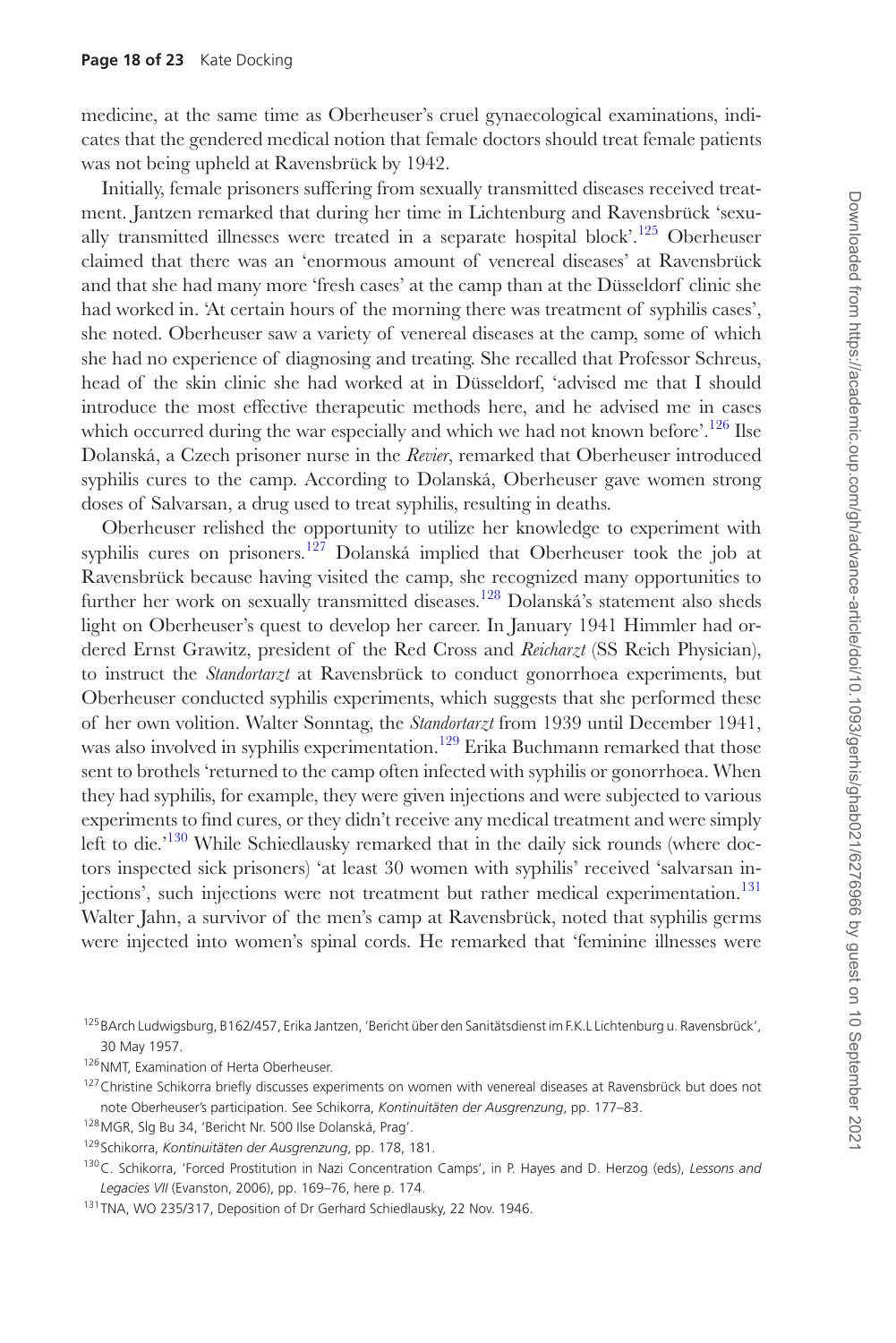artificially transferred to other women', illuminating the contemporary interpretation of venereal diseases as 'womanly' maladies.132

Ultimately, attitudes towards those suffering from sexually transmitted diseases in the camp were marked by Nazi ideology by 1942, when the brothels were constructed. Women were checked for venereal illnesses before they were sent to brothels, so that they did not infect male prisoners, but women prisoners did not receive adequate treatment for sexually transmitted diseases. Since these women were considered racially or, as 'asocials', socially inferior, they were deemed unworthy of treatment. Oberheuser made her attitude towards these women clear in a Nuremberg Medical Trial examination when she noted that venereal diseases 'endangered not only the prostitutes themselves but the best elements, the political prisoners'.<sup>133</sup> Oberheuser's concern was not for 'asocial' prisoners but rather for the political prisoners who worked in the *Revier*. In November 1941, prisoners with venereal diseases were selected for a death transport.<sup>134</sup> Keith Mant, a British forensic pathologist who collected evidence about medical atrocities at Ravensbrück for the British-conducted camp trials, remarked that Oberheuser 'states that 200 of the V.D. patients went on the transport'.<sup>135</sup>

Oberheuser not only conducted experiments on those with sexually transmitted diseases but also treated victims of the sulphonamide experiments which took place at Ravensbrück. Starting in July 1942, these experiments aimed to test the effectiveness of sulphonamide drugs in healing artificially created battlefield wounds.<sup>136</sup> Oberheuser was responsible for the postoperative 'care' of those who had undergone experimental operations. She refused to provide morphine and deliberately and cruelly gave women water laced with vinegar.<sup>137</sup> Karl Gebhardt, the instigator of these experiments, stated that Oberheuser was not present during the first set of experiments, when men from Sachsenhausen were brought to Ravensbrück to be operated on, because 'they were concerned with men', but 'then later at some stage a women's station was created, and it was at this point she became the station doctor'.<sup>138</sup> We might take from this comment that Oberheuser administered postoperative care because she was a woman, deemed suitable for treating female patients, while male doctors carried out the surgical procedures.<sup>139</sup> As Michael Kater noted, surgery, which 'represented the qualities of German

- 132 ITS, 1.1.35.072, 82149898, 'Headquarters 84th Infantry Division, U.S. Army, Memorandum to the Officer in Charge, Subject: Translation of Document. Atrocities Committed in the Ravensbrück Concentration Camp', 9 May 1945.
- 133 NMT, Examination of Herta Oberheuser.
- 134Schikorra, *Kontinuitäten der Ausgrenzung*, p. 181.
- 135 NMT, 'Selections for an Extermination Transport', Keith Mant, undated, microfiche number 287.
- 136U. Schmidt, 'The Scars of Ravensbrück': Medical Experiments and British War Crimes Policy, 1945–1950', *German History*, 23, 1 (2005), p. 32. However, the experiments had no scientific legitimacy since Karl Gebhardt, who presided over them, already knew that sulphonamide drugs were no substitute for surgery in the treatment of battlefield wounds. See Schmidt, 'The Scars of Ravensbrück', p. 31. For more on Grawitz and Gebhardt, see J. Hahn, *Grawitz, Genzken, Gebhardt: drei Karrieren im Sanitätsdienst der SS* (Münster, 2008). Seventy-five Polish women, known as rabbits (*Kaninchen*) by other prisoners, were experimented on. Five of the women perished as a result of the experiments, while six were killed later on in an attempt to cover up the results of the operations, which left the victims with significant scars. See Schmidt, 'Scars of Ravensbrück', p. 32.
- <sup>137</sup>TNA, WO 309/469, 'Report by Major Arthur Keith Mant, Experiments in Ravensbrück Concentration Camp', undated.
- 138NMT, Examination of Karl Gebhardt by Dr Seidl, 5 Mar. 1947, microfiche number 046.
- 139Harvard Law School Library, Nuremberg Trials Project, *<https://nuremberg.law.harvard.edu/>*, Affidavit of Fritz Fischer, 1 Nov. 1946.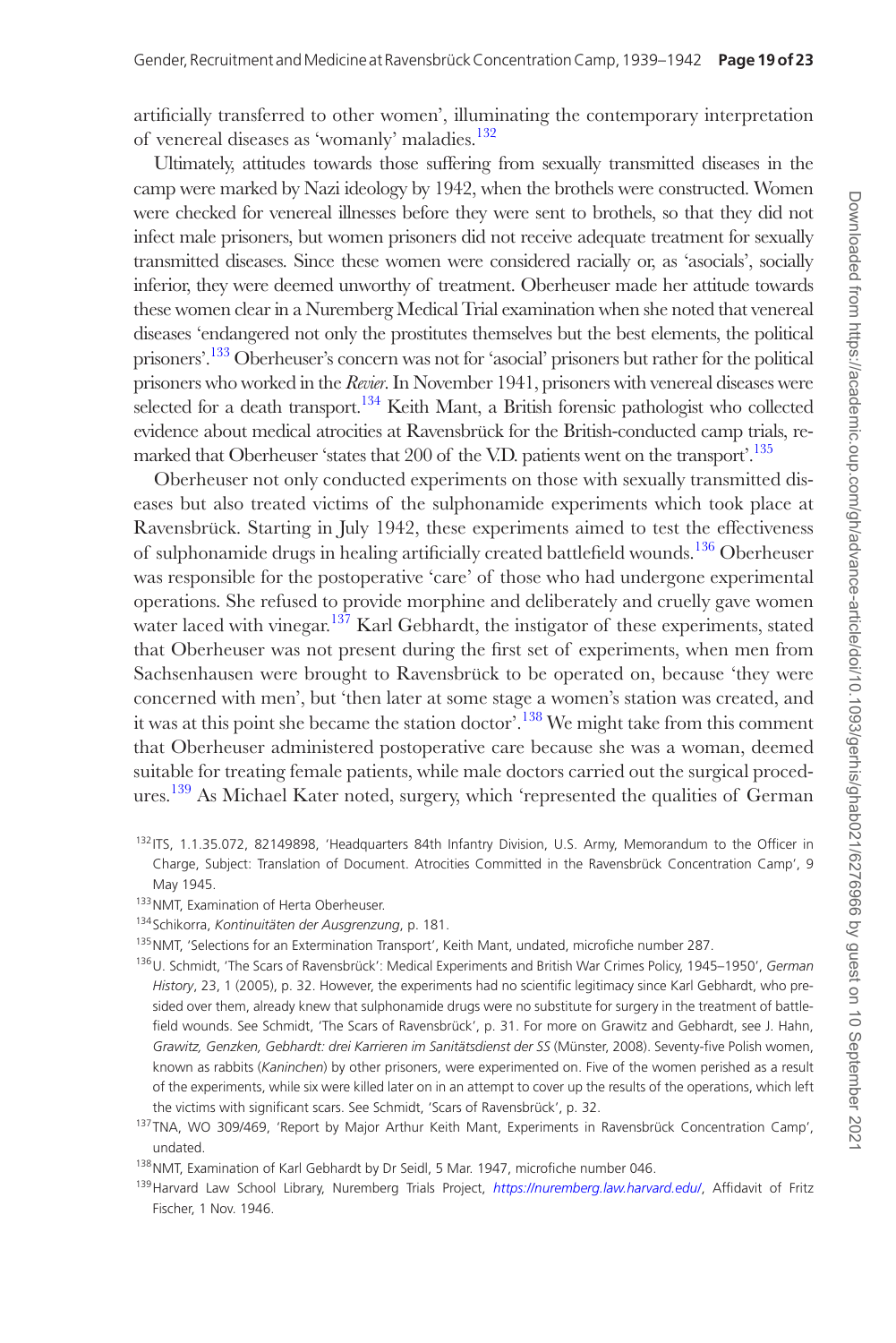masculinity', was associated with men during the Nazi regime, with women composing only 1.6 per cent of surgical doctors.<sup>140</sup> However, Oberheuser did not undertake the postoperative 'treatment' simply because she was a woman. Schiedlausky, the *Standortarzt* at Ravensbrück when the sulphonamide experiments took place, was given this task, but later noted, 'The responsibility for the care of the prisoners operated on was given to me, but I usually passed it on to Dr Oberheuser and the nurses.<sup>'141</sup> Gebhardt might have perceived Oberheuser's involvement in the experiments along gendered lines, but she was not relegated to postoperative care of patients just because she was a woman; the role was delegated to her by Schiedlausky. The initial selection of Schiedlausky suggests that although Oberheuser was hired to work at the camp because she was a female doctor with experience of treating sexually transmitted diseases, gendered medical ideals were not foremost in the *Revier* in 1942.

While Oberheuser utilized her position to abuse inmates, Weyand initially treated prisoners according to conventional medical principles. Fedi Wawczyniak, a former prisoner, wrote to Weyand in November 1949 thanking the doctor for treating her at Ravensbrück when she was ill with various ailments including facial erysipelas (a bacterial infection of the skin), jaundice and pneumonia. While Wawczyniak indicated that the treatment had happened in the summer of 1942, it is likely that she meant 1941, since Weyand departed in December 1941.<sup>142</sup> This example is illustrative of the adequate medical care administered at Ravensbrück during its early years and demonstrates that Weyand adhered to gendered expectations of female doctors treating women patients. However, Doris Maase, a former German political prisoner, indicates that Weyand became crueller. She stated, 'Under the influence of her later husband she was certainly so irresponsible', noting that she sent people away from the *Revier* without treatment.<sup>143</sup> However, to argue that Weyand only usurped conventional medical principles because she was under the influence of her husband, as Sarah Helm has implied, detracts from the fact that Weyand chose to behave in such a way.<sup>144</sup> An excerpt from Weyand's postwar testimony indicates that she ingested Nazi rhetoric even if she had not always behaved cruelly towards prisoners: she remarked that those incarcerated in the camp's early years were 'work-shy'.145 She did not note that this term was a Nazi categorization, indicating that she had held, and in 1962 perhaps still held, National Socialist views. The fact that Weyand initially experienced friendly relations with prisoner workers, however, as exemplified by Buchmann's statement 'You always stayed friendly to the prisoner *Revier* workers [*Revierarbeiterinnen*]', indicates that the *Revier* was not simply the place of 'absolute power'—a space where medical personnel were uniformly cruel to the inmates—that Petra Betzien has recently interpreted it to be.<sup>146</sup> Certainly, Weyand might have behaved in a friendly manner only towards German

<sup>145</sup>BArch Ludwigsburg, B 162/9806, 'Auf Vorladung erscheint die prakt. Ärztin Gerda Weyand', 4 June 1962.

<sup>140</sup>Kater, *Doctors under Hitler*, p. 91.

<sup>&</sup>lt;sup>141</sup>TNA, WO 235/307, Gerhard Schiedlausky examined by Dr Von Klitzing, 15 Jan. 1947.

<sup>142</sup> LAS, R 18 Nr. 17451, Letter from Fedi Wawczyniak to Gerda Sonntag, 2 Nov. 1949.

<sup>143</sup>Bundesarchiv in Berlin (hereafter BArch Berlin), DY 55/51, 'Betr.: Schreiben 6.1.50 Rav./Sch.', Doris Maase, 22 Jan. 1950.

<sup>144</sup>Helm, *If This Is a Woman*, p. 110.

<sup>146</sup>BArch Berlin, DY 55/40, 'Frau Dr. Med. Gerda Sonntag', Erika Buchmann, 7 Aug. 1947; Betzien, *Krankenschwestern*, p. 322.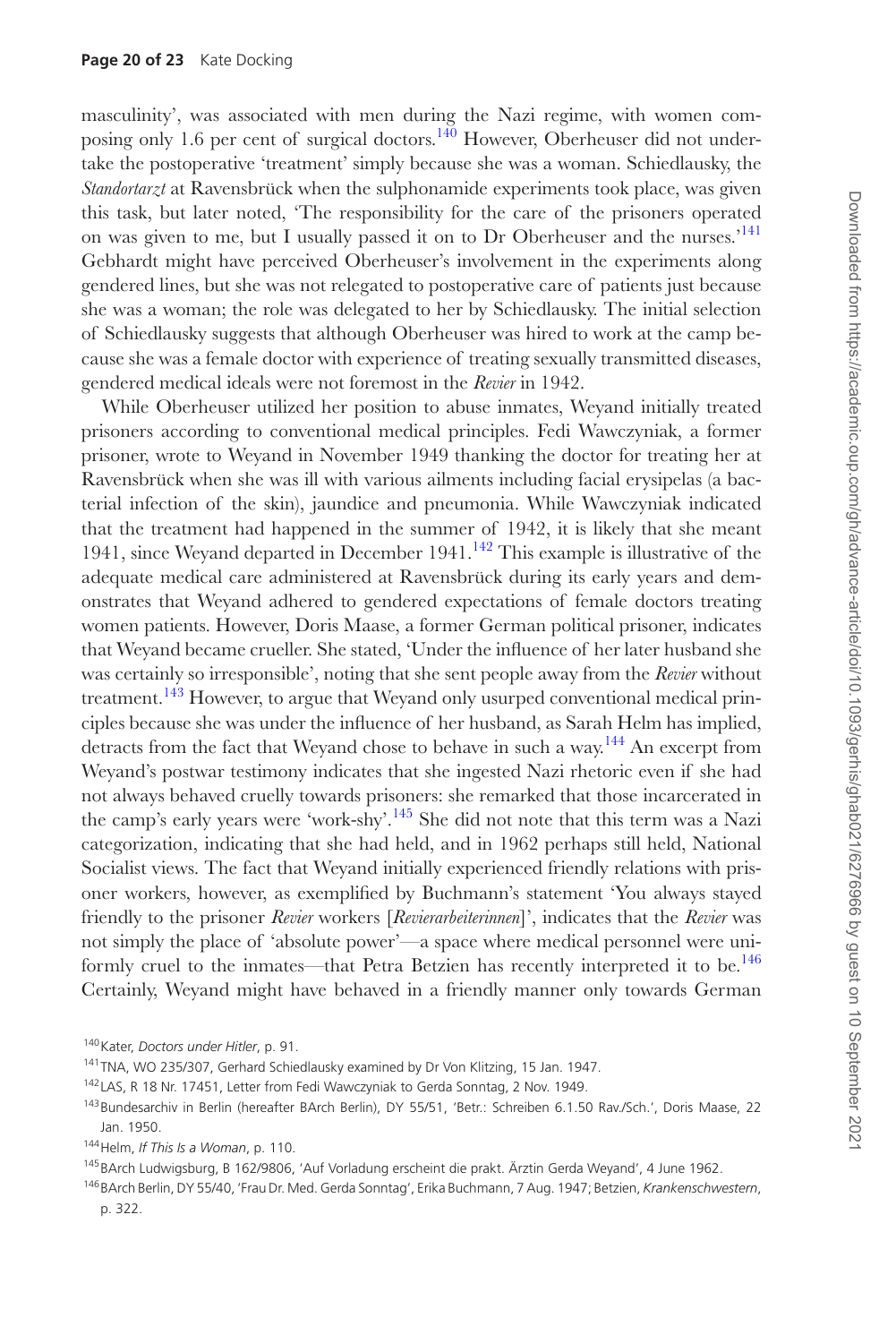political prisoners such as Buchmann. Yet looking at the *Revier* through a gendered lens allows us to see it as a place of dynamic and varied social interaction, where demarcated boundaries between medical staff and prisoners were sometimes blurred, particularly during the earlier years of the camp's existence.

#### V. Conclusion

The three female doctors did not remain at Ravensbrück until its liberation by Soviet soldiers in April 1945. Jantzen departed from Ravensbrück in December 1940 because she was pregnant, in line with the Nazi regime's expectation that pregnant women would leave employment.<sup>147</sup> In October 1939 she had married Günter Jantzen, who would die fighting in October 1944.<sup>148</sup> Weyand also left Ravensbrück because she was pregnant, departing in December 1941.<sup>149</sup> The fact that both Jantzen and Weyand stated after the war that they had left because they were pregnant also suggests an affiliation with Nazism, and notably they did not take the opportunity to claim to have departed because they disliked the work they were performing at a Nazi institution. Weyand's marriage to Walter Sonntag, a doctor who as an *SS-Hauptsturmführer* held the rank of a mid-level commander, and Jantzen's relationship with an SS section leader officer (SS-*Rottenführer*) indicates that the Ravensbrück female doctors openly affiliated themselves with the Nazi regime, evidently desiring to become part of an elite SS community.<sup>150</sup> As wives of SS men, both women became members of the SS race community (*SS-Sippengemeinschaft*). These women were thus embedded within the Nazi elite, even if, as women, they remained subordinate to men.<sup>151</sup>

Oberheuser took a rather different path. She left the camp in July 1943 to work in the women and children's ward at Hohenlychen clinic, a position she obtained through her affiliation with Gebhardt, who facilitated the sulphonamide experiments at Ravensbrück.152 Oberheuser was the doctor of Gebhardt's family, a role that brought a certain status in her career and demonstrates that she was certainly committed to

- 147HHStA, 520/16 Nr. 9391, 'Meldebogen'; BArch Ludwigsburg, B 162/9806, 'Zeugen-Vernehmung Doris Maase', 25 Nov. 1968.
- 148MGR, P-FH/17, 'Ermittlungsabteilung'. See Günther and Erika's application to marry to the *Rasse- und Siedlungshauptamtes* (Race and Settlement Head Office) at BArch Berlin, R 9361-III/86442.
- 149LAS, R 18 Nr. 17451, 'Vernehmungsniederschrift', Gerda Sonntag, 17 Feb. 1950. Weyand came back to Ravensbrück on brief occasions in 1942 and 1943; in 1943 she was apparently collecting furniture she had left behind. See BArch Ludwigsburg, B 162/9806, 'Auf Vorladung erscheint die prakt. Ärztin Gerda Weyand'.
- 150BArch Berlin, R 9361-III/86442, 'An des SS-Rottenführer Günter Jantzen', 'Der Chef des Sippenamtes', 22 Apr. 1937; BArch Berlin, R 9361-III/557270, 'An den SS-Oberabschnitt Nordine, gez. Dr. Sonntag', undated. Sonntag was a defendant in the fourth Ravensbrück concentration camp trial, which took place in May and June 1948, and he was executed by hanging for his actions at the camp. See TNA, WO 309/692, 'Telegram from British Government Hameln Prison to Concomb Lubbrecke', 17 Sept. 1948. In the postwar period, Weyand remarried and continued practising medicine. See BArch Ludwigsburg, B 162/9806, 'Auf Vorladung erscheint die prakt. Ärztin Gerda Weyand'.
- 151 BArch Berlin, R 9361-III/195957, 'Sippenakte', 26 June 1941; K. von Kellenbach, 'God's Love and Women's Love: Prison Chaplains Counsel Wives of Nazi Perpetrators, *Journal of Feminist Studies in Religion*, 20, 2 (2004), pp. 7–24, here p. 7. For more on the *SS-Sippengemeinschaft*, see G. Schwarz, *Eine Frau an seiner Seite: Die Ehefrauen in der* '*SS-Sippengemeinschaft*' (Hamburg, 1997).
- 152NMT, Examination of Herta Oberheuser; NMT, 'Final Plea for the Defendant Herta Oberheuser by Attorney Dr. Alfred Seidl', 30 May 1947, microfiche number 225.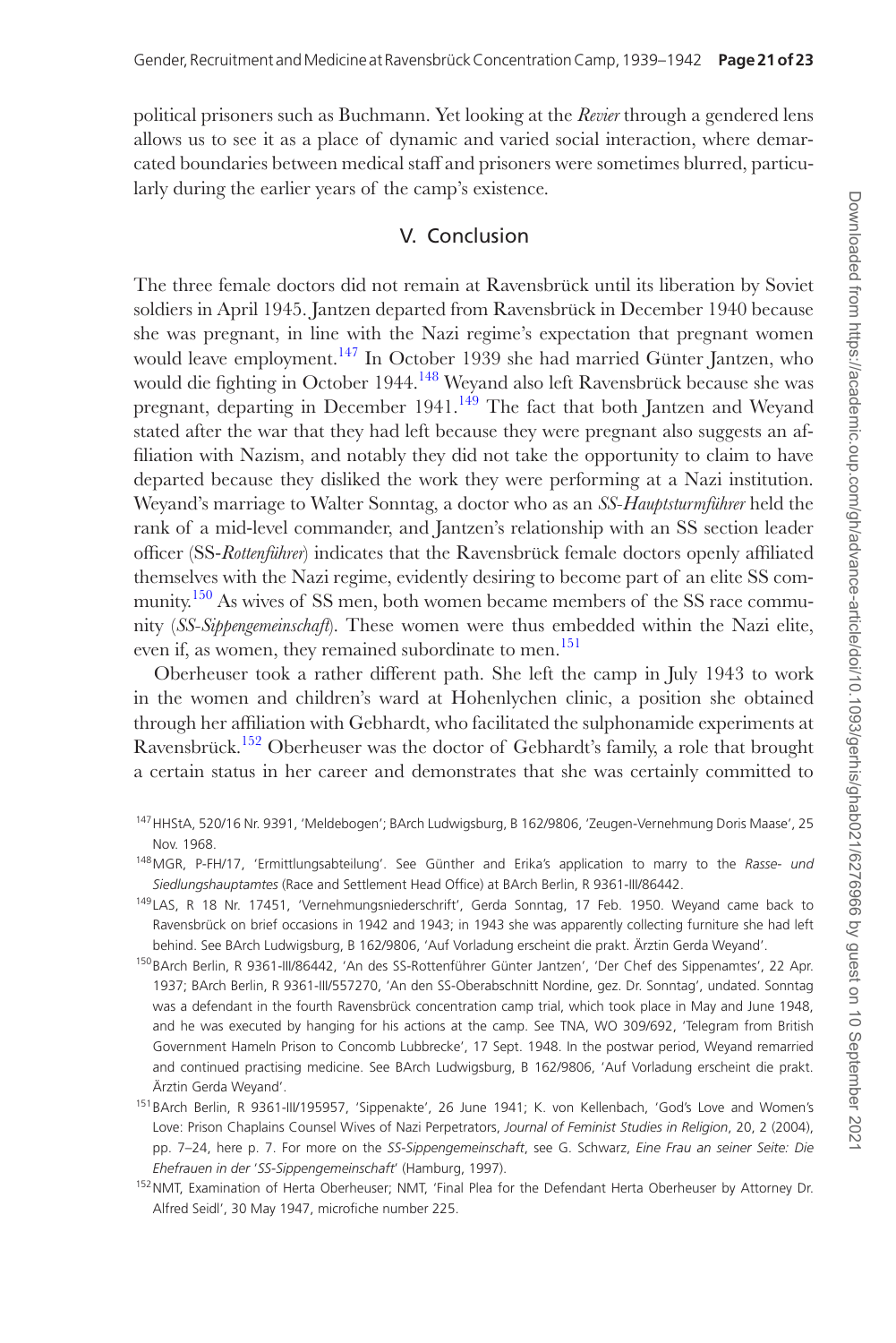serving the Third Reich.<sup>153</sup> Oberheuser was not forced to take a husband nor to have children, in spite of the Nazi regime's drive for 'Aryan' women to marry and have multiple children.<sup>154</sup> As Cornelie Usborne noted, the regime's regulation over the 'body politic and the body female' was certainly not absolute, for some women could still exercise agency when it came to reproduction.<sup>155</sup>

Jantzen, Weyand and Oberheuser also had some degree of agency over their jobs. While, as was not uncommon among female doctors, they initially struggled to obtain permanent positions after graduating from medical school, they were not wholly disadvantaged in terms of their career paths. Their work in the BDM and status as middleclass professional women provided them with the drive and ability to seek out career opportunities. Work at Ravensbrück concentration camp offered them welcome job security and favourable financial remuneration.

Paul Weindling argued that venereal diseases 'received less attention' from the Nazi regime than the drive to sterilize those considered 'unworthy' and to encourage those deemed 'suitable' to produce children.<sup>156</sup> However, the Nazi regime did deem such illnesses an important issue to tackle. The employment of specialist female doctors at Ravensbrück to treat venereal disease during the camp's earlier years demonstrates this, and a more recent body of literature has explored the fight against venereal diseases during the Third Reich.<sup>157</sup> The broader gendered medical notion which stipulated that female doctors should treat women with sexually transmitted diseases carried different connotations in the Ravensbrück *Revier* than in a conventional clinic that treated sexually transmitted diseases. The female doctors who worked at Ravensbrück witnessed a wide range of venereal diseases and there were, particularly while Oberheuser was at the camp, unprecedented numbers of patients suffering from them. Yet while Oberheuser had been hired because she was a female doctor who could treat women prisoners with 'womanly' diseases, she conducted invasive gynaecological examinations designed to humiliate inmates, utilized the opportunity to experiment with syphilis cures and likely selected some prisoners to work in camp brothels. What gender and medicine meant in the context of the Ravensbrück *Revier* thus did not replicate what gender and medicine had meant at the clinic and also in the early years of the camp's existence. Treatment of those with sexually transmitted diseases was largely replaced

<sup>153</sup>NMT, Cross-examination of Karl Gebhardt by Mr Hardy, 8 Apr. 1947, microfiche number 062.

154LSH, Abt. 352.3 Kiel, Nr. 1141, 'Der Oberstaatsanwalt, gegenwärtig: Erster Staatsanwalt Albrecht als Vernehmender, Justizangestellte Gottorf als Protokollführerin, Auf Vorladung erscheint als Beschuldigte Ärztin Dr. med. Oberheuser aus Stocksee …', 5 Dec. 1956. This examination was conducted by a public prosecutor in Schleswig-Holstein as part of investigations into Oberheuser's activities at Ravensbrück which took place in this state in the late 1950s. After a protracted legal battle, Oberheuser's medical license was revoked in 1958. See LSH, Abt 761 Nr. 9588, 'Pressestelle der Landesregierung Schleswig-Holstein, Frau Dr Oberheuser verzichtet auf Approbation', 28 June 1961.

<sup>155</sup>C. Usborne, 'Social Body, Racial Body, Woman's Body: Discourses, Policies, Practices from Wilhelmine to Nazi Germany, 1912–1945', *Historical Social Research*, 36, 2 (2011), pp. 140–61, here p. 159.

<sup>156</sup>P. Weindling, 'Sexually Transmitted Diseases between Imperial and Nazi Germany', *Genitourinary Medicine*, 70, 4 (1994), pp. 284–9, here p. 288.

<sup>157</sup> See, for example, J. Roos, 'Backlash against Prostitutes' Rights: Origins and Dynamics of Nazi Prostitution Policies', *Journal of the History of Sexuality*, 11, 1/2 (2002), pp. 67–94, and A. Timm, 'Sex with a Purpose: Prostitution, Venereal Disease, and Militarised Masculinity in the Third Reich', in D. Herzog (ed.), *Sexuality and German Fascism* (Oxford, 2005), pp. 223–56.